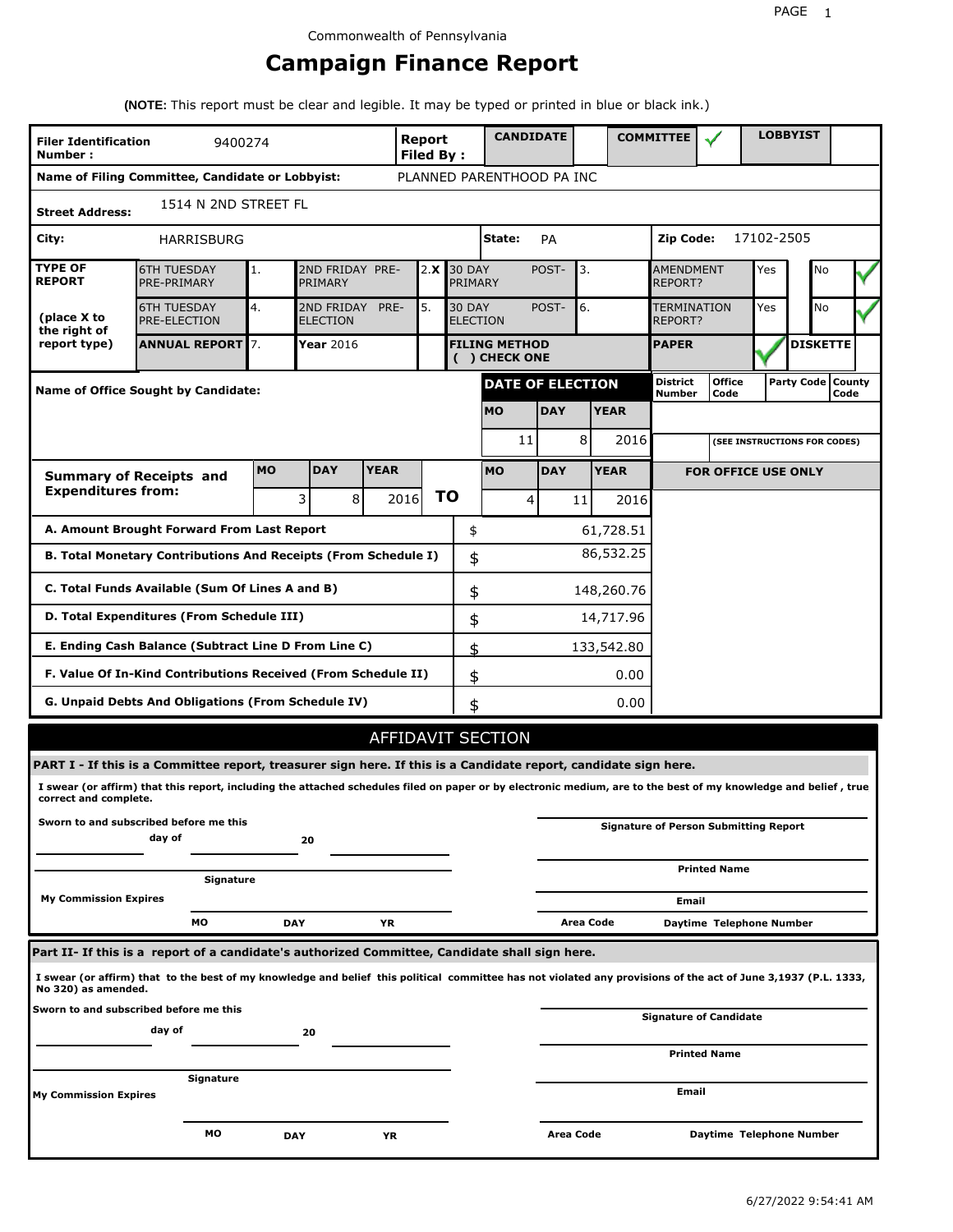# **SCHEDULE I CONTRIBUTIONS AND RECEIPTS**

**Detailed Summary Page**

| <b>Name of Filing Committee or Candidate</b>                                                                                                                                                | <b>Reporting Period</b> |                |           |
|---------------------------------------------------------------------------------------------------------------------------------------------------------------------------------------------|-------------------------|----------------|-----------|
| PLANNED PARENTHOOD PA INC                                                                                                                                                                   | From:                   | $3/8/2016$ To: | 4/11/2016 |
| 1. Unitemized Contributions Received - \$50.00 or Less Per Contributor                                                                                                                      |                         |                |           |
| <b>TOTAL for the Reporting Period</b>                                                                                                                                                       | (1)                     | \$             | 507.25    |
| 2. Contributions Received - \$50.01 To \$250.00 (From Part A and Part B)                                                                                                                    |                         |                |           |
| <b>Contributions Received From Political Committees (Part A)</b>                                                                                                                            |                         | \$             | 0.00      |
| All Other Contributions (Part B)                                                                                                                                                            |                         | \$             | 6,442.50  |
| <b>TOTAL for the Reporting Period</b>                                                                                                                                                       | (2)                     | \$             | 6,442.50  |
| 3. Contributions Received Over \$250.00 (From Part C and Part D)                                                                                                                            |                         |                |           |
|                                                                                                                                                                                             |                         | \$             |           |
| <b>Contributions Received From Political Committees (Part C)</b>                                                                                                                            |                         |                | 0.00      |
| All Other Contributions (Part D)                                                                                                                                                            |                         | \$             | 79,582.50 |
| <b>TOTAL for the Reporting Period</b>                                                                                                                                                       | (3)                     | \$             | 79,582.50 |
| [4. Other Receipts, Refunds, Interest Earned, Returned Checks, Etc. (From Part E)                                                                                                           |                         |                |           |
| <b>TOTAL for the Reporting Period</b>                                                                                                                                                       | (4)                     | \$             | 0.00      |
|                                                                                                                                                                                             |                         |                |           |
| Total Monetary Contributions and Receipts During this Reporting Period (Add and enter amount<br>totals from Boxes 1,2,3 and 4; also enter this amount on Page1, Report Cover Page, Item B.) |                         | \$             | 86,532.25 |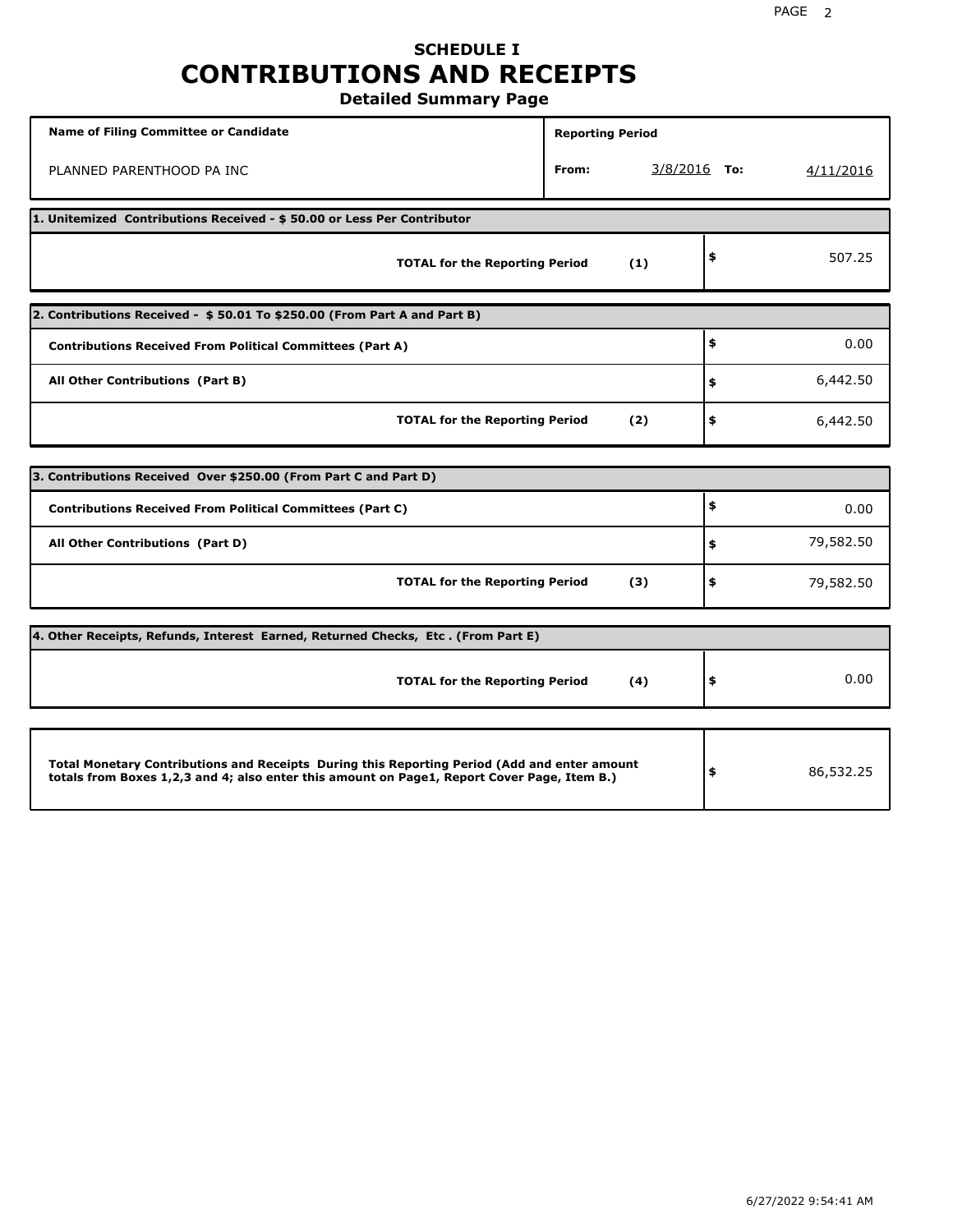# **PART A CONTRIBUTIONS RECEIVED FROM POLITICAL COMMITTEES**

**\$50.01 TO \$250.00**

 **Use this Part to itemize only contributions received from political committees with an aggregate value from \$50.01 to \$250.00 in the reporting period.**

| Name of Filing Committee or Candidate      |              |                   |           | <b>Reporting Period</b> |             |                   |
|--------------------------------------------|--------------|-------------------|-----------|-------------------------|-------------|-------------------|
|                                            |              |                   | From:     |                         | To:         |                   |
|                                            |              |                   |           | <b>DATE</b>             |             | <b>AMOUNT</b>     |
| <b>Full Name of Contributing Committee</b> |              |                   | <b>MO</b> | <b>DAY</b>              | <b>YEAR</b> |                   |
| <b>Mailing Address</b>                     |              |                   |           |                         |             | \$<br>0.00        |
| City                                       | <b>State</b> | Zip Code (Plus 4) |           |                         |             |                   |
|                                            |              |                   |           |                         |             | <b>PAGE TOTAL</b> |
|                                            |              |                   |           |                         |             |                   |

**Enter Grand Total of Part A on Schedule I, Detailed Summary Page, Section 2.**

**\$** 0.00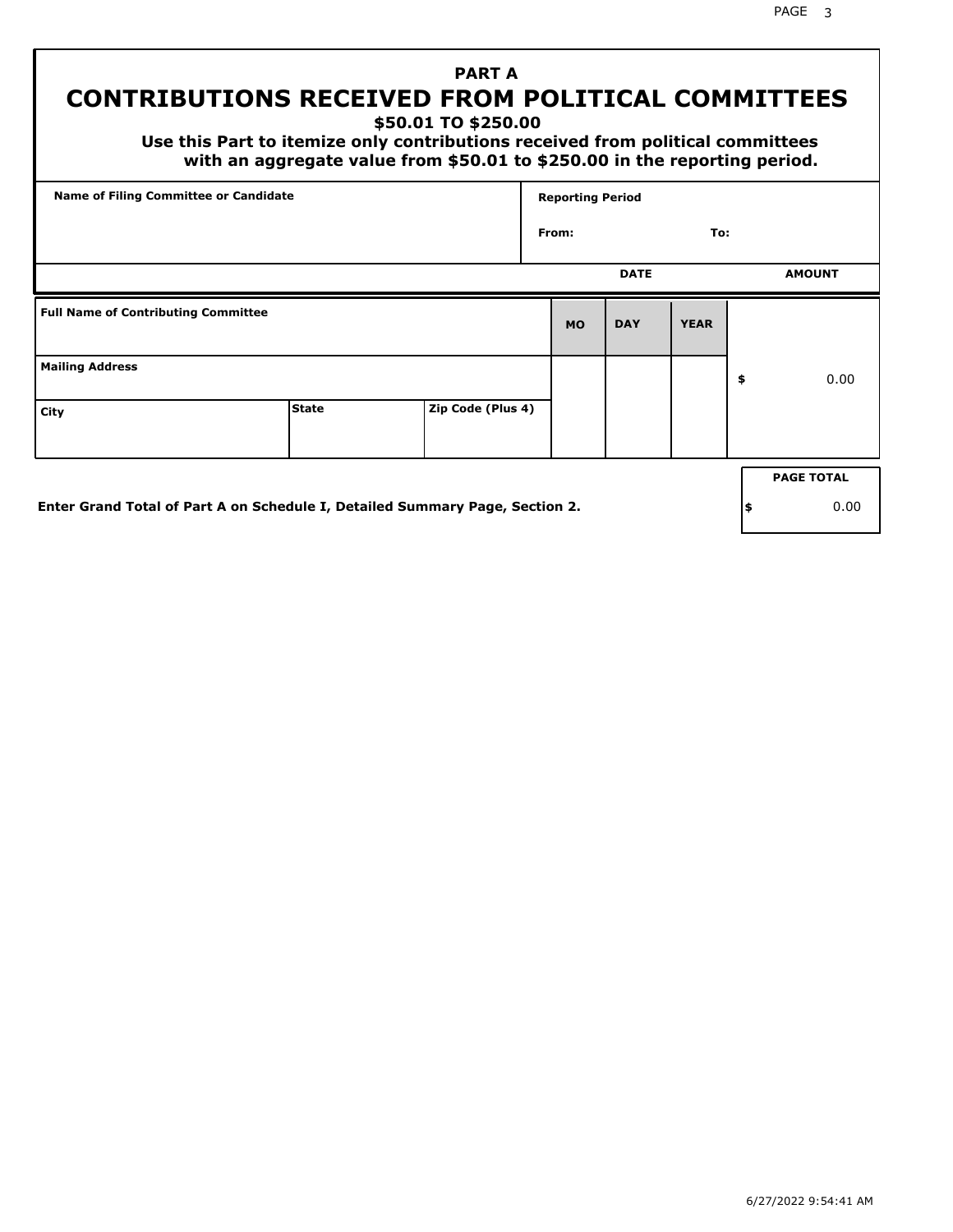| Use this Part to itemize all other contributions with an aggregate value from |                    | <b>PART B</b><br><b>ALL OTHER CONTRIBUTIONS</b><br>\$50.01 TO \$250.00<br>\$50.01 to \$250.00 in the reporting period.<br>(Exclude contributions from political committees reported in Part A) |                         |             |                |               |
|-------------------------------------------------------------------------------|--------------------|------------------------------------------------------------------------------------------------------------------------------------------------------------------------------------------------|-------------------------|-------------|----------------|---------------|
| Name of Filing Committee or Candidate                                         |                    |                                                                                                                                                                                                | <b>Reporting Period</b> |             |                |               |
| PLANNED PARENTHOOD PA INC                                                     |                    |                                                                                                                                                                                                | From:                   |             | $3/8/2016$ To: | 4/11/2016     |
|                                                                               |                    |                                                                                                                                                                                                |                         | <b>DATE</b> |                | <b>AMOUNT</b> |
| <b>Full Name of Contributor</b><br>Mariam Chakiss                             |                    |                                                                                                                                                                                                | <b>MO</b>               | <b>DAY</b>  | <b>YEAR</b>    |               |
| <b>Mailing Address</b><br>Unknown                                             |                    |                                                                                                                                                                                                |                         |             |                | \$<br>187.50  |
| City                                                                          | <b>State</b>       | Zip Code (Plus 4)                                                                                                                                                                              | 3                       | 8           | 2016           |               |
| Unknown                                                                       | PA                 | 17102                                                                                                                                                                                          |                         |             |                |               |
| <b>Full Name of Contributor</b><br>Kirk Dorn                                  |                    |                                                                                                                                                                                                | <b>MO</b>               | <b>DAY</b>  | <b>YEAR</b>    |               |
| <b>Mailing Address</b><br>1212 Weymouth Road                                  |                    |                                                                                                                                                                                                |                         |             |                | 75.00<br>\$   |
| City<br>Wynnewood                                                             | <b>State</b><br>PA | Zip Code (Plus 4)<br>19096                                                                                                                                                                     | 3                       | 8           | 2016           |               |
| <b>Full Name of Contributor</b><br>Edwin Ochester                             |                    |                                                                                                                                                                                                | <b>MO</b>               | <b>DAY</b>  | <b>YEAR</b>    |               |
| <b>Mailing Address</b><br>143 Sugar Run Road                                  |                    |                                                                                                                                                                                                |                         |             |                | 187.50<br>÷,  |
| City<br>Shelocta                                                              | <b>State</b>       | Zip Code (Plus 4)                                                                                                                                                                              | 3                       | 8           | 2016           |               |
|                                                                               | PA                 | 15774                                                                                                                                                                                          |                         |             |                |               |
| <b>Full Name of Contributor</b><br>Bernard Goldstein                          |                    |                                                                                                                                                                                                | <b>MO</b>               | <b>DAY</b>  | <b>YEAR</b>    |               |
| <b>Mailing Address</b><br>412 Noble Street                                    |                    |                                                                                                                                                                                                |                         |             |                | \$<br>131.25  |
| <b>City</b><br>Pittsburgh                                                     | <b>State</b><br>PA | Zip Code (Plus 4)<br>15232                                                                                                                                                                     | 3                       | 8           | 2016           |               |
| <b>Full Name of Contributor</b><br>Robert Stanger                             |                    |                                                                                                                                                                                                | <b>MO</b>               | <b>DAY</b>  | <b>YEAR</b>    |               |
| <b>Mailing Address</b><br>3910 Old William Penn Highway Apt 113               |                    |                                                                                                                                                                                                |                         |             |                | \$<br>112.50  |
| City<br>Pittsburgh                                                            | <b>State</b><br>PA | Zip Code (Plus 4)<br>15235                                                                                                                                                                     | 3                       | 8           | 2016           |               |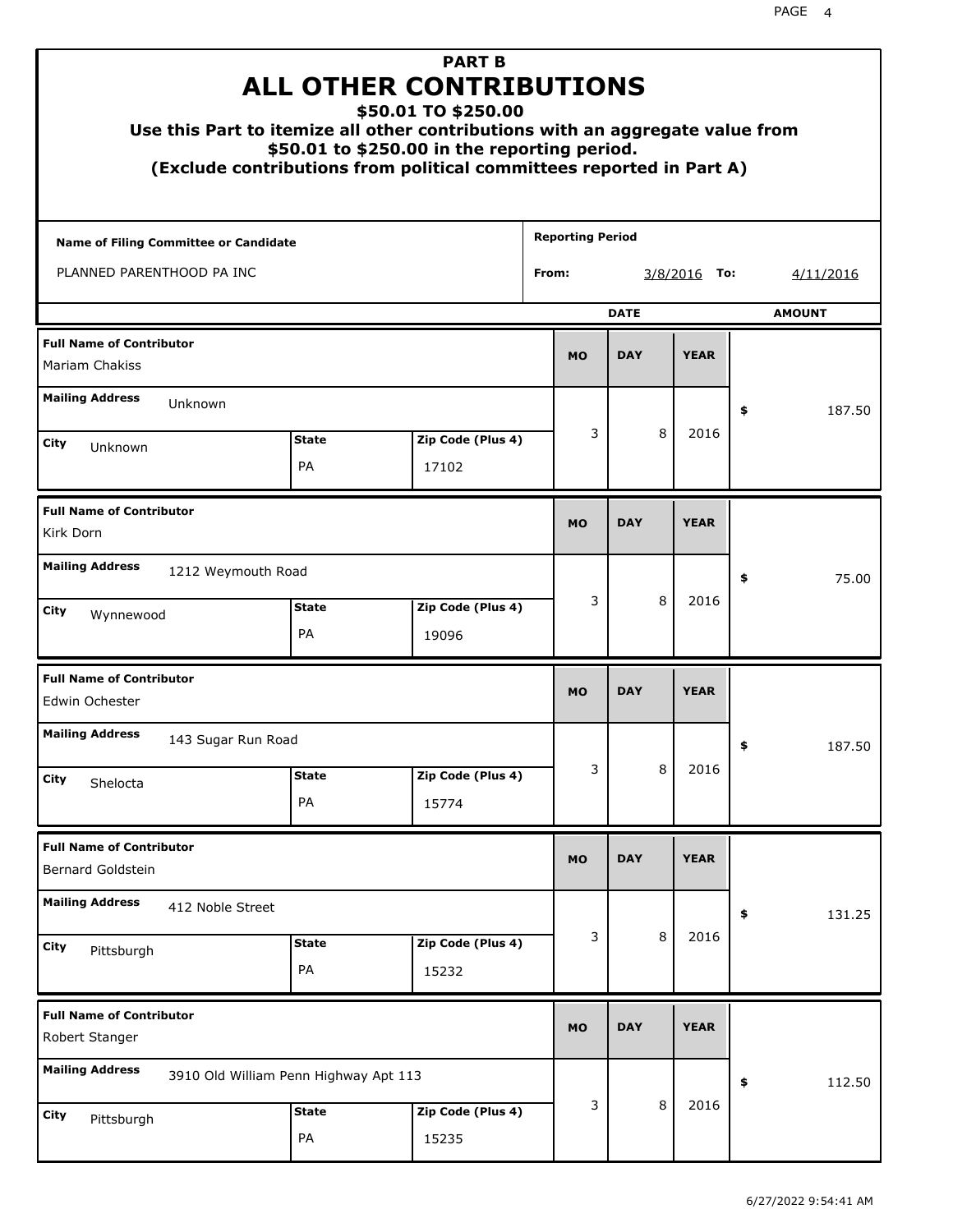| <b>Full Name of Contributor</b>                    |                         |                   | <b>MO</b> | <b>DAY</b> | <b>YEAR</b> |              |
|----------------------------------------------------|-------------------------|-------------------|-----------|------------|-------------|--------------|
| Eric Bause                                         |                         |                   |           |            |             |              |
| <b>Mailing Address</b><br>Unknown                  |                         |                   |           |            |             | \$<br>187.50 |
| City<br>Unknown                                    | <b>State</b>            | Zip Code (Plus 4) | 3         | 8          | 2016        |              |
|                                                    | PA                      | 17102             |           |            |             |              |
| <b>Full Name of Contributor</b><br>Martha Latshaw  |                         |                   | <b>MO</b> | <b>DAY</b> | <b>YEAR</b> |              |
| <b>Mailing Address</b>                             |                         |                   |           |            |             |              |
| 407 Crosslands Drive                               |                         |                   |           |            |             | \$<br>75.00  |
| City<br>Kennett Square                             | <b>State</b>            | Zip Code (Plus 4) | 3         | 8          | 2016        |              |
|                                                    | PA                      | 19348             |           |            |             |              |
| <b>Full Name of Contributor</b>                    |                         |                   | <b>MO</b> | <b>DAY</b> | <b>YEAR</b> |              |
| Marion Clump                                       |                         |                   |           |            |             |              |
| <b>Mailing Address</b>                             | 526 Wood Street Apt 434 |                   |           |            |             | 75.00<br>\$  |
| City<br>Bethlehem                                  | <b>State</b>            | Zip Code (Plus 4) | 3         | 8          | 2016        |              |
|                                                    | PA                      | 18018             |           |            |             |              |
|                                                    |                         |                   |           |            |             |              |
| <b>Full Name of Contributor</b><br>Dennis McDaniel |                         |                   | <b>MO</b> | <b>DAY</b> | <b>YEAR</b> |              |
| <b>Mailing Address</b>                             | 3701 Conn Avenue NW 132 |                   |           |            |             | 75.00<br>\$  |
|                                                    | <b>State</b>            | Zip Code (Plus 4) | 3         | 8          | 2016        |              |
| City<br>Washington                                 | DC                      | 20008             |           |            |             |              |
| <b>Full Name of Contributor</b><br>Janet Quint     |                         |                   | мo        | DAY        | <b>YEAR</b> |              |
| <b>Mailing Address</b><br>2503 Foxbriar Ct         |                         |                   |           |            |             | 187.50<br>\$ |
| City                                               | <b>State</b>            | Zip Code (Plus 4) | 3         | 8          | 2016        |              |
| Wexford                                            | PA                      | 15090             |           |            |             |              |
| <b>Full Name of Contributor</b><br>mary Pulkrabek  |                         |                   | <b>MO</b> | <b>DAY</b> | <b>YEAR</b> |              |
| <b>Mailing Address</b><br>230 Eshelman Road        |                         |                   |           |            |             | 75.00<br>\$  |
| City<br>Lancaster                                  | <b>State</b>            | Zip Code (Plus 4) | 3         | 8          | 2016        |              |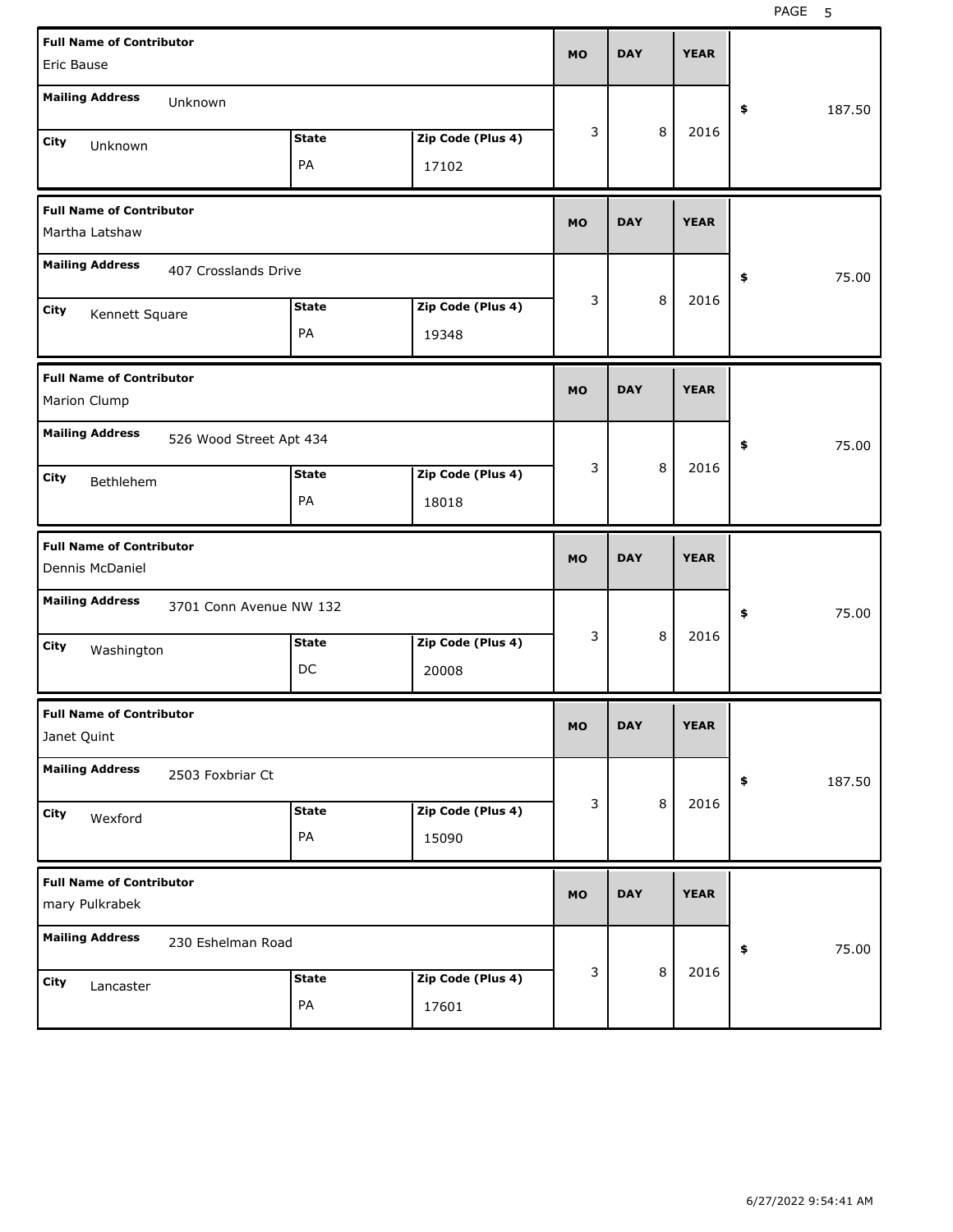| <b>Full Name of Contributor</b>                  |                        |              |                   |           |            |         |             |              |
|--------------------------------------------------|------------------------|--------------|-------------------|-----------|------------|---------|-------------|--------------|
| Helen Bosley                                     |                        |              |                   | <b>MO</b> | <b>DAY</b> |         | <b>YEAR</b> |              |
| <b>Mailing Address</b>                           | 546 Palmer Farm Drive  |              |                   |           |            |         |             | \$<br>225.00 |
| City<br>Yardley                                  |                        | <b>State</b> | Zip Code (Plus 4) | 3         |            | 8       | 2016        |              |
|                                                  |                        | PA           | 19067             |           |            |         |             |              |
| <b>Full Name of Contributor</b><br>Arthur Cohn   |                        |              |                   | <b>MO</b> | <b>DAY</b> |         | <b>YEAR</b> |              |
| <b>Mailing Address</b>                           | 7906 Spruce Mill Drive |              |                   |           |            |         |             | \$<br>75.00  |
| City<br>Yardley                                  |                        | <b>State</b> | Zip Code (Plus 4) | 3         |            | 8       | 2016        |              |
|                                                  |                        | PA           | 19067             |           |            |         |             |              |
| <b>Full Name of Contributor</b><br>Karen McKenna |                        |              |                   | <b>MO</b> | <b>DAY</b> |         | <b>YEAR</b> |              |
| <b>Mailing Address</b>                           | 4665 Bergstrom Road    |              |                   |           |            |         |             | \$<br>150.00 |
| City<br>Doylestown                               |                        | <b>State</b> | Zip Code (Plus 4) | 3         |            | 8       | 2016        |              |
|                                                  |                        | PA           | 18902             |           |            |         |             |              |
|                                                  |                        |              |                   |           |            |         |             |              |
| <b>Full Name of Contributor</b><br>Gail Keim     |                        |              |                   | <b>MO</b> | <b>DAY</b> |         | <b>YEAR</b> |              |
| <b>Mailing Address</b>                           | PO Box 496             |              |                   |           |            |         |             | \$<br>112.50 |
| City                                             |                        | <b>State</b> | Zip Code (Plus 4) | 3         |            | 8       | 2016        |              |
| Solebury                                         |                        | PA           | 18963             |           |            |         |             |              |
| <b>Full Name of Contributor</b><br>CE Johnson    |                        |              |                   | <b>MO</b> | <b>DAY</b> |         | <b>YEAR</b> |              |
| <b>Mailing Address</b>                           | 2320 Midland Road      |              |                   |           |            |         |             | \$<br>150.00 |
| City                                             |                        | <b>State</b> | Zip Code (Plus 4) | 3         |            | $\,8\,$ | 2016        |              |
| Harrisburg                                       |                        | PA           | 17104             |           |            |         |             |              |
| <b>Full Name of Contributor</b><br>Carole Alexy  |                        |              |                   | <b>MO</b> | <b>DAY</b> |         | <b>YEAR</b> |              |
| <b>Mailing Address</b>                           | 322 S West Street      |              |                   |           |            |         |             | \$<br>75.00  |
| City<br>Carlisle                                 |                        | <b>State</b> | Zip Code (Plus 4) | 3         |            | $\,8\,$ | 2016        |              |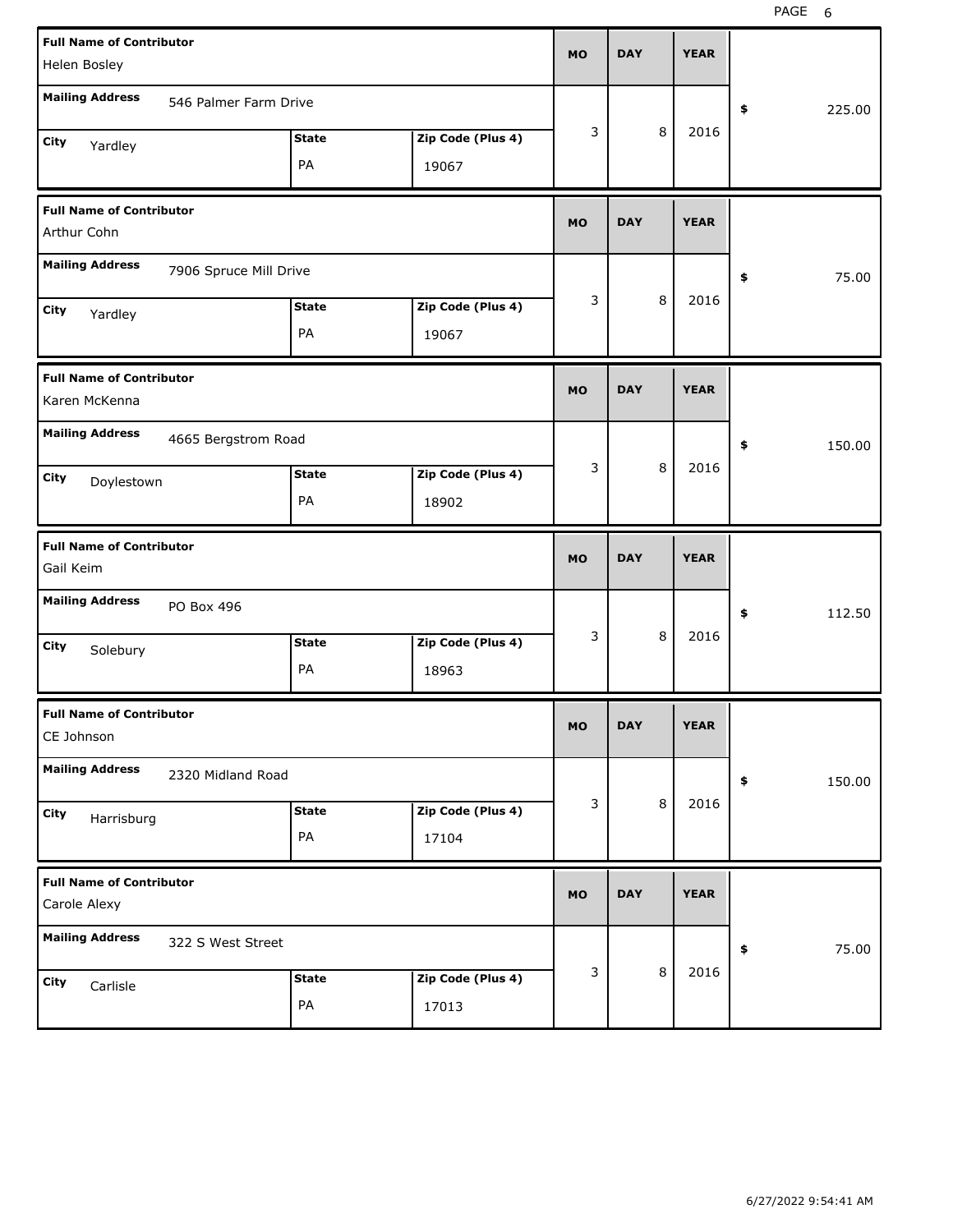| <b>Full Name of Contributor</b><br>william Ritter                                                |                            | <b>MO</b> | <b>DAY</b> | <b>YEAR</b> |              |
|--------------------------------------------------------------------------------------------------|----------------------------|-----------|------------|-------------|--------------|
| <b>Mailing Address</b><br>1175 Krentler Drive                                                    |                            |           |            |             | 67.50<br>\$  |
| <b>State</b><br>City<br>hanover<br>PA                                                            | Zip Code (Plus 4)<br>17331 | 3         | 8          | 2016        |              |
| <b>Full Name of Contributor</b><br>Margaret Brown                                                |                            | <b>MO</b> | <b>DAY</b> | <b>YEAR</b> |              |
| <b>Mailing Address</b><br>109 Bank Barn Lane                                                     |                            |           |            |             | 150.00<br>\$ |
| <b>State</b><br><b>City</b><br>Lancaster<br>PA                                                   | Zip Code (Plus 4)<br>17602 | 3         | 8          | 2016        |              |
| <b>Full Name of Contributor</b><br>Renee Dietrich                                                |                            | <b>MO</b> | <b>DAY</b> | <b>YEAR</b> |              |
| <b>Mailing Address</b><br>1546 Dauphin Avenue<br><b>State</b><br><b>City</b><br>Wyomissing<br>PA | Zip Code (Plus 4)<br>19610 | 3         | 8          | 2016        | 75.00<br>\$  |
|                                                                                                  |                            |           |            |             |              |
| <b>Full Name of Contributor</b><br>Barbara Smith                                                 |                            | <b>MO</b> | <b>DAY</b> | <b>YEAR</b> |              |
| <b>Mailing Address</b><br>141 Greenhill Road                                                     |                            |           |            |             | 75.00<br>\$  |
| <b>State</b><br>City<br>Barto<br>PA                                                              | Zip Code (Plus 4)<br>19504 | 3         | 8          | 2016        |              |
| <b>Full Name of Contributor</b><br>Thomas McK Thomas                                             |                            | <b>MO</b> | <b>DAY</b> | <b>YEAR</b> |              |
| <b>Mailing Address</b><br>3450 Church School Road                                                |                            |           |            |             | 187.50<br>\$ |
| <b>State</b><br>City<br>Doylestown<br>PA                                                         | Zip Code (Plus 4)<br>18902 | 3         | 8          | 2016        |              |
| <b>Full Name of Contributor</b><br>Carol Williams                                                |                            | <b>MO</b> | <b>DAY</b> | <b>YEAR</b> |              |
| <b>Mailing Address</b><br>108 Catharine Street                                                   |                            | 3         | 8          | 2016        | 75.00<br>\$  |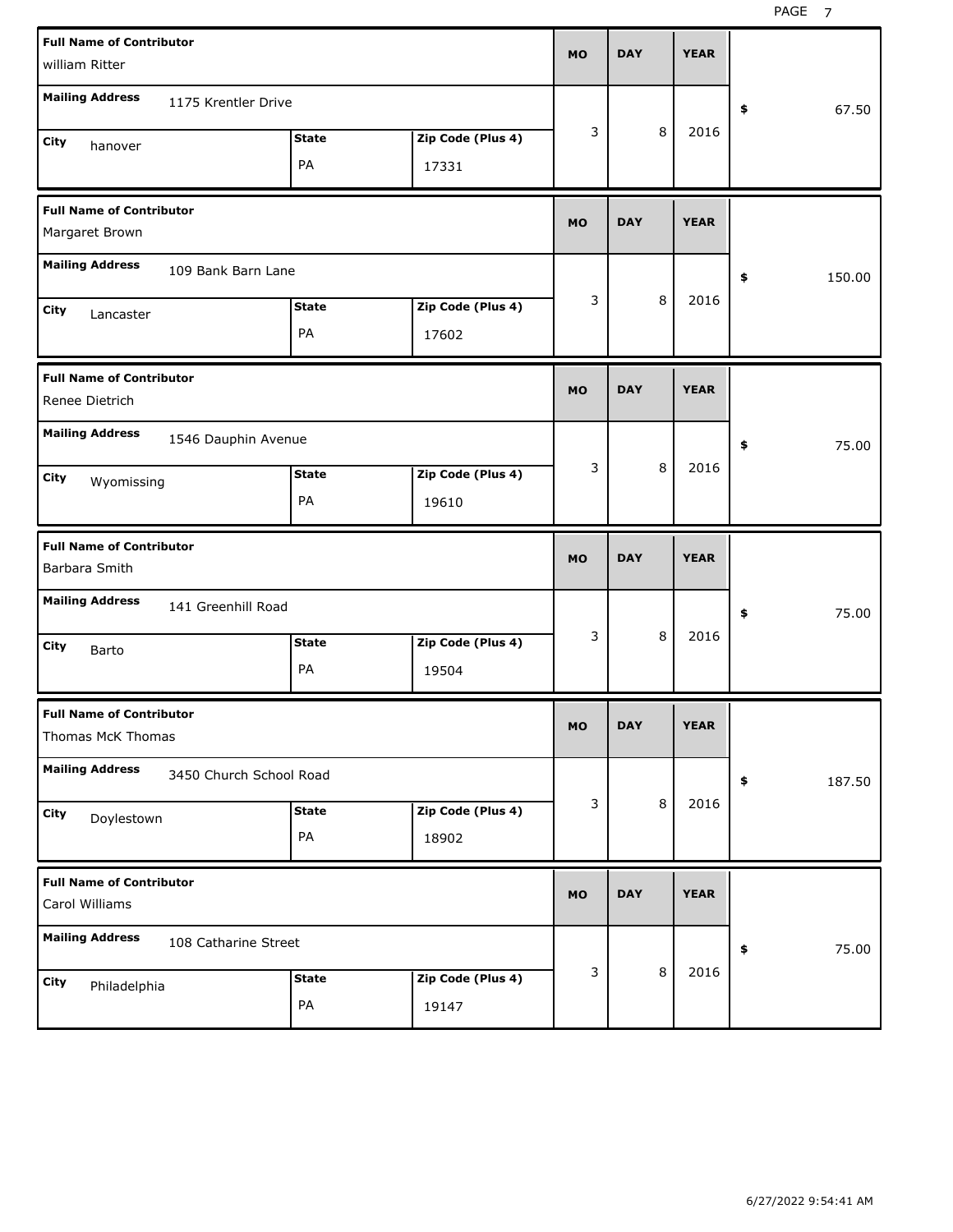| <b>Full Name of Contributor</b>                    |                          |              |                   | <b>MO</b> | <b>DAY</b> | <b>YEAR</b> |              |
|----------------------------------------------------|--------------------------|--------------|-------------------|-----------|------------|-------------|--------------|
| Frances Kellogg                                    |                          |              |                   |           |            |             |              |
| <b>Mailing Address</b>                             | 44 Foulkeways            |              |                   |           |            |             | \$<br>150.00 |
| City<br>Gwynedd                                    |                          | <b>State</b> | Zip Code (Plus 4) | 3         | 8          | 2016        |              |
|                                                    |                          | PA           | 19436             |           |            |             |              |
| <b>Full Name of Contributor</b><br>Maryann Edwards |                          |              |                   | <b>MO</b> | <b>DAY</b> | <b>YEAR</b> |              |
| <b>Mailing Address</b>                             | 775 River Road           |              |                   |           |            |             | \$<br>187.50 |
|                                                    |                          | <b>State</b> | Zip Code (Plus 4) | 3         | 8          | 2016        |              |
| City<br>yardley                                    |                          | PA           | 19067             |           |            |             |              |
| <b>Full Name of Contributor</b>                    |                          |              |                   | <b>MO</b> | <b>DAY</b> | <b>YEAR</b> |              |
| Morgan Plant & Assoc                               |                          |              |                   |           |            |             |              |
| <b>Mailing Address</b>                             | 322 S. West Street       |              |                   |           |            |             | \$<br>187.50 |
| City<br>Carlisle                                   |                          | <b>State</b> | Zip Code (Plus 4) | 3         | 8          | 2016        |              |
|                                                    |                          | PA           | 17013             |           |            |             |              |
|                                                    |                          |              |                   |           |            |             |              |
| <b>Full Name of Contributor</b><br>Ruth Sohngen    |                          |              |                   | <b>MO</b> | <b>DAY</b> | <b>YEAR</b> |              |
| <b>Mailing Address</b>                             | 1836 Janney Rerrace      |              |                   |           |            |             | 75.00<br>\$  |
| City                                               |                          | <b>State</b> | Zip Code (Plus 4) | 3         | 15         | 2016        |              |
| langhorne                                          |                          | PA           | 19047             |           |            |             |              |
| <b>Full Name of Contributor</b><br>Anne Stephano   |                          |              |                   | мo        | <b>DAY</b> | <b>YEAR</b> |              |
| <b>Mailing Address</b>                             | 2709 North River Road    |              |                   |           |            |             | 75.00<br>\$  |
| City                                               |                          | <b>State</b> | Zip Code (Plus 4) | 3         | 15         | 2016        |              |
| New Hope                                           |                          | PA           | 18938             |           |            |             |              |
| <b>Full Name of Contributor</b><br>Carol Bradley   |                          |              |                   | <b>MO</b> | <b>DAY</b> | <b>YEAR</b> |              |
| <b>Mailing Address</b>                             | 67 Richboro Newtown Road |              |                   |           |            |             | 75.00<br>\$  |
| City<br>newtown                                    |                          | <b>State</b> | Zip Code (Plus 4) | 3         | 15         | 2016        |              |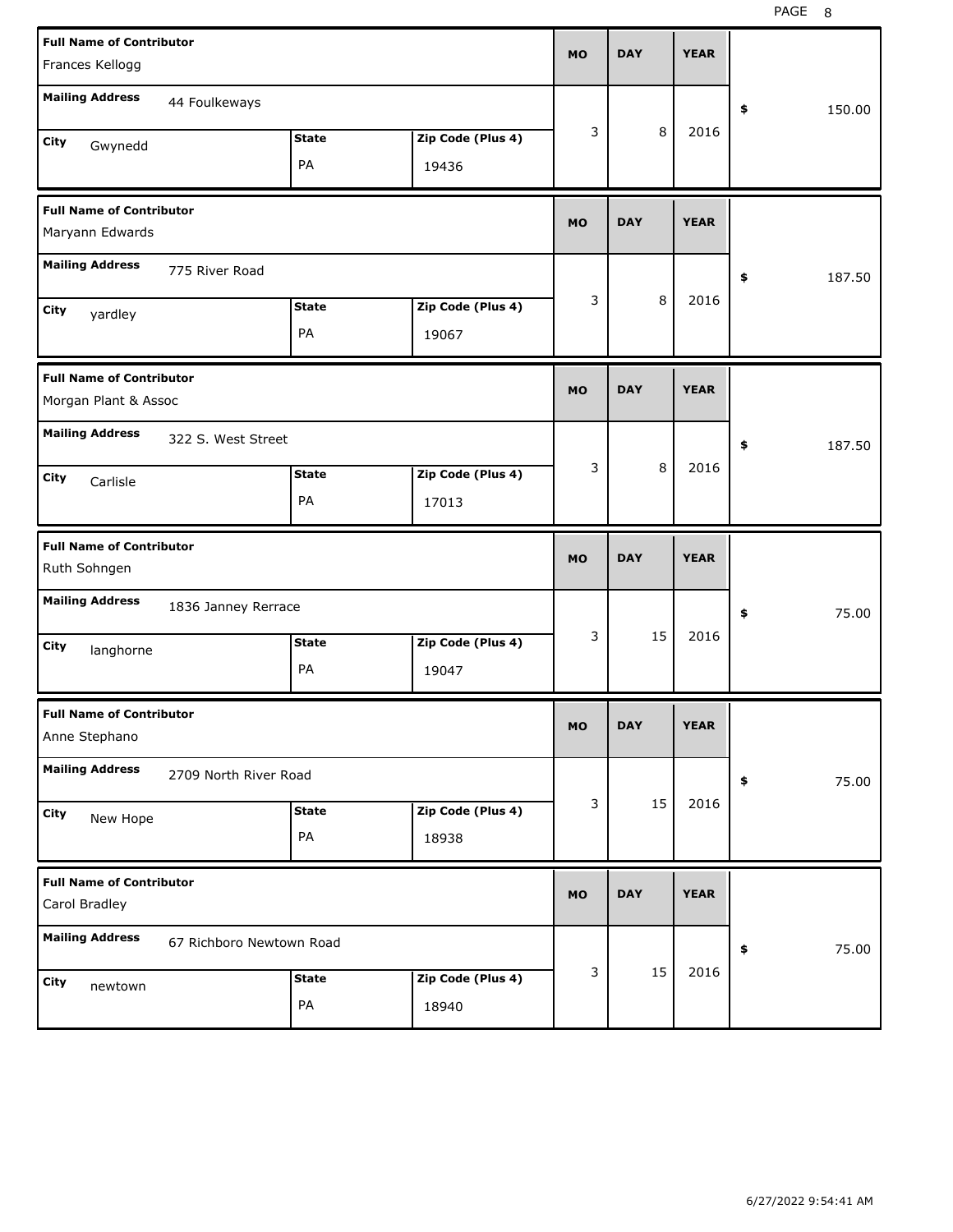| <b>Full Name of Contributor</b><br>Kim Gronendahl                        | <b>MO</b> | <b>DAY</b> | <b>YEAR</b> |              |
|--------------------------------------------------------------------------|-----------|------------|-------------|--------------|
| <b>Mailing Address</b><br>4783 Landisville Road                          |           |            |             | \$<br>150.00 |
| Zip Code (Plus 4)<br><b>State</b><br>City<br>Doylestown<br>PA<br>18902   | 3         | 15         | 2016        |              |
| <b>Full Name of Contributor</b><br>Tam W St. Claire                      | <b>MO</b> | <b>DAY</b> | <b>YEAR</b> |              |
| <b>Mailing Address</b><br>1650 Franklin Drive                            |           |            |             | 112.50<br>\$ |
| Zip Code (Plus 4)<br><b>State</b><br>City<br>Furlong<br>PA<br>18925      | 3         | 15         | 2016        |              |
| <b>Full Name of Contributor</b><br>Robin Hummel-Johnson                  | <b>MO</b> | <b>DAY</b> | <b>YEAR</b> |              |
| <b>Mailing Address</b><br>13833 Wellingtown Trce #E4-108                 |           |            |             | \$<br>75.00  |
| Zip Code (Plus 4)<br><b>State</b><br>City<br>Wellington<br>FL.<br>33414  | 3         | 15         | 2016        |              |
|                                                                          |           |            |             |              |
| <b>Full Name of Contributor</b><br>John Larsen                           | <b>MO</b> | <b>DAY</b> | <b>YEAR</b> |              |
| <b>Mailing Address</b><br>146 Green Street                               |           |            |             | \$<br>75.00  |
| Zip Code (Plus 4)<br><b>State</b><br>City<br>Sellersville<br>PA<br>18960 | 3         | 15         | 2016        |              |
| <b>Full Name of Contributor</b><br>Letty thall                           | MO.       | DAY        | YEAK        |              |
| <b>Mailing Address</b><br>2015 Spring Garden Street                      |           |            |             | 75.00<br>\$  |
| Zip Code (Plus 4)<br><b>State</b><br>City<br>Philadelphia<br>PA<br>19130 | 3         | 15         | 2016        |              |
| <b>Full Name of Contributor</b><br>Margaret Leigh Groff                  | <b>MO</b> | <b>DAY</b> | <b>YEAR</b> |              |
| <b>Mailing Address</b><br>4023 Spring Valley Road                        | 3         | 24         | 2016        | 95.00<br>\$  |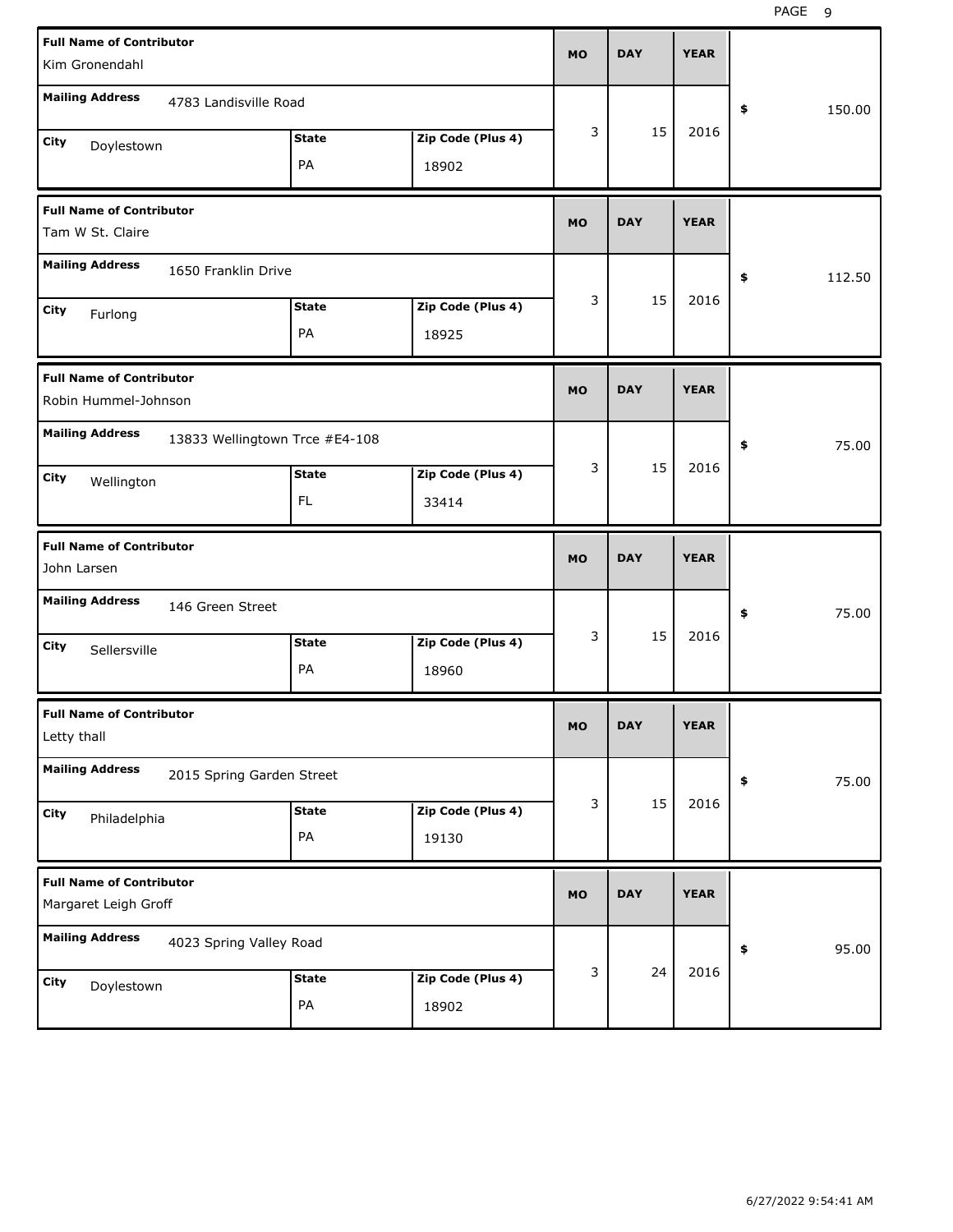| <b>Full Name of Contributor</b>                         |                                  |              |                   |           |            |             |              |
|---------------------------------------------------------|----------------------------------|--------------|-------------------|-----------|------------|-------------|--------------|
| Elizabeth Falconi                                       |                                  |              |                   | <b>MO</b> | <b>DAY</b> | <b>YEAR</b> |              |
| <b>Mailing Address</b>                                  | 464 Brownsburg Road              |              |                   |           |            |             | \$<br>190.00 |
| City<br>newtown                                         |                                  | <b>State</b> | Zip Code (Plus 4) | 3         | 24         | 2016        |              |
|                                                         |                                  | PA           | 18940             |           |            |             |              |
| <b>Full Name of Contributor</b><br>Sallie Cross Kingham |                                  |              |                   | <b>MO</b> | <b>DAY</b> | <b>YEAR</b> |              |
|                                                         |                                  |              |                   |           |            |             |              |
| <b>Mailing Address</b>                                  | 918 Putnam Drive                 |              |                   |           |            |             | \$<br>190.00 |
| City<br>Yardley                                         |                                  | <b>State</b> | Zip Code (Plus 4) | 3         | 24         | 2016        |              |
|                                                         |                                  | PA           | 19067             |           |            |             |              |
| <b>Full Name of Contributor</b><br>Walter Witoshkin     |                                  |              |                   | <b>MO</b> | <b>DAY</b> | <b>YEAR</b> |              |
| <b>Mailing Address</b>                                  | 277 Maple Avenue                 |              |                   |           |            |             | \$<br>237.50 |
| City<br>Doylestown                                      |                                  | <b>State</b> | Zip Code (Plus 4) | 3         | 24         | 2016        |              |
|                                                         |                                  | PA           | 18901             |           |            |             |              |
|                                                         |                                  |              |                   |           |            |             |              |
| <b>Full Name of Contributor</b><br>Ronni Ellen Fuchs    |                                  |              |                   | <b>MO</b> | <b>DAY</b> | <b>YEAR</b> |              |
| <b>Mailing Address</b>                                  | 530 Southridge Cir               |              |                   |           |            |             | \$<br>190.00 |
| City                                                    |                                  | <b>State</b> | Zip Code (Plus 4) | 3         | 24         | 2016        |              |
| Yardley                                                 |                                  | PA           | 19067             |           |            |             |              |
| <b>Full Name of Contributor</b><br>William Morrill      |                                  |              |                   | МO        | <b>DAY</b> | <b>YEAR</b> |              |
| <b>Mailing Address</b>                                  | 1382 Newtown langhorne Apt N-206 |              |                   |           |            |             | \$<br>95.00  |
| City                                                    |                                  | <b>State</b> | Zip Code (Plus 4) | 3         | 24         | 2016        |              |
| newtown                                                 |                                  | PA           | 18940             |           |            |             |              |
| <b>Full Name of Contributor</b><br>Jennifer Kitchen     |                                  |              |                   | <b>MO</b> | <b>DAY</b> | <b>YEAR</b> |              |
| <b>Mailing Address</b>                                  | 1425 Innis Lane                  |              |                   |           |            |             | \$<br>237.50 |
| City<br>Yardley                                         |                                  | <b>State</b> | Zip Code (Plus 4) | 3         | 24         | 2016        |              |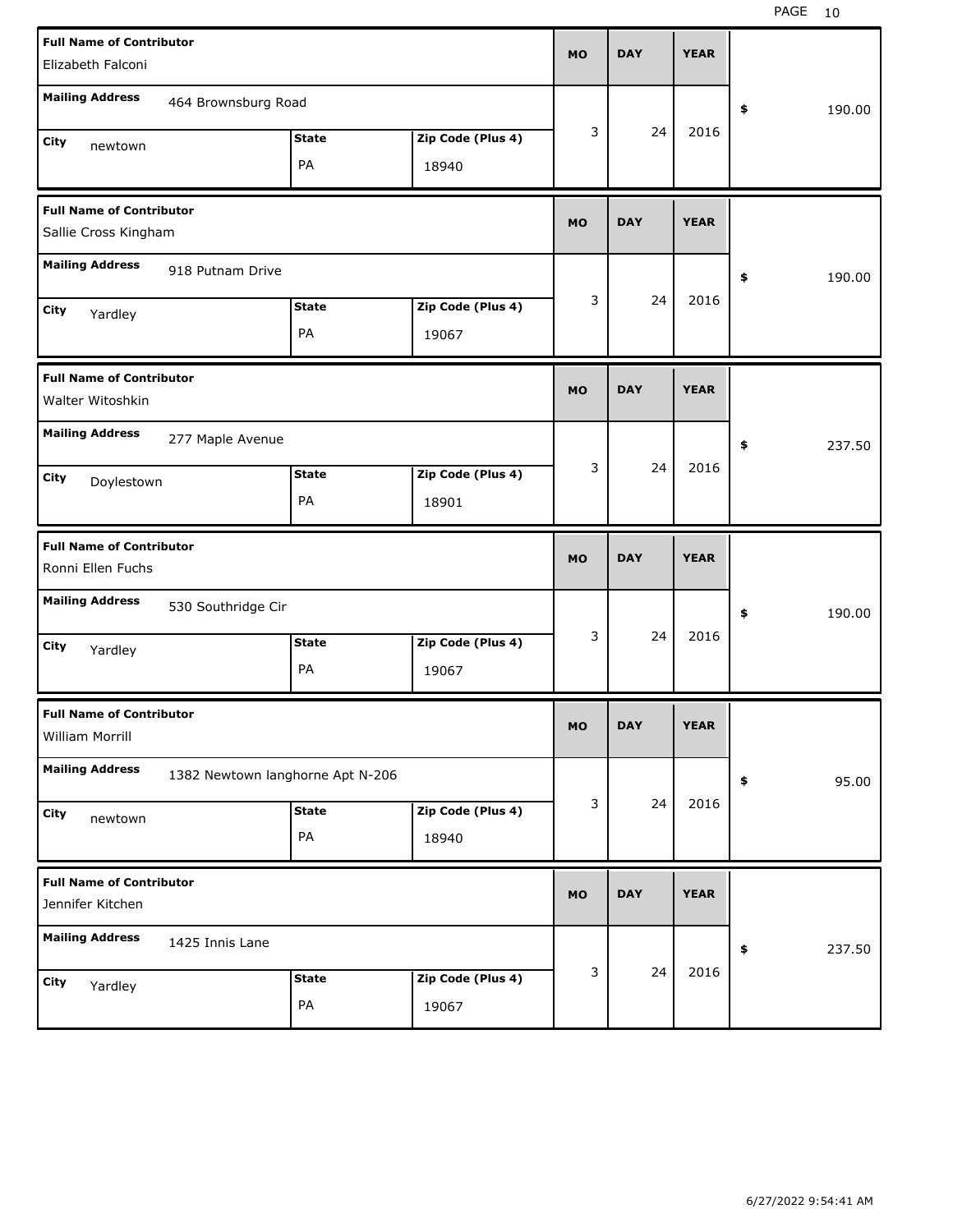| <b>Full Name of Contributor</b><br>Robert Hills         |                              |              |                   | <b>MO</b> | <b>DAY</b> | <b>YEAR</b> |              |
|---------------------------------------------------------|------------------------------|--------------|-------------------|-----------|------------|-------------|--------------|
| <b>Mailing Address</b>                                  | 100 Spruce Street            |              |                   |           |            |             | \$<br>118.75 |
| City<br>Doylestown                                      |                              | <b>State</b> | Zip Code (Plus 4) | 3         | 24         | 2016        |              |
|                                                         |                              | PA           | 18901             |           |            |             |              |
| <b>Full Name of Contributor</b><br>Leslie Robinson      |                              |              |                   | <b>MO</b> | <b>DAY</b> | <b>YEAR</b> |              |
| <b>Mailing Address</b>                                  | 119 Summit Drive             |              |                   |           |            |             | \$<br>237.50 |
| City<br>York                                            |                              | <b>State</b> | Zip Code (Plus 4) | 3         | 24         | 2016        |              |
|                                                         |                              | PA           | 17403             |           |            |             |              |
| <b>Full Name of Contributor</b><br>H Robert Tiffany III |                              |              |                   | <b>MO</b> | <b>DAY</b> | <b>YEAR</b> |              |
| <b>Mailing Address</b>                                  | 27 Cafferty Road, PO Box 575 |              |                   |           |            |             | \$<br>75.00  |
| City<br>Point Pleasant                                  |                              | <b>State</b> | Zip Code (Plus 4) | 3         | 24         | 2016        |              |
|                                                         |                              | PA           | 18950             |           |            |             |              |
|                                                         |                              |              |                   |           |            |             |              |
| <b>Full Name of Contributor</b><br>Sari Greenbaum       |                              |              |                   | <b>MO</b> | <b>DAY</b> | <b>YEAR</b> |              |
| <b>Mailing Address</b>                                  | 61 Stallion Cir Feasterville |              |                   |           |            |             | \$<br>75.00  |
| City                                                    |                              | <b>State</b> | Zip Code (Plus 4) | 3         | 24         | 2016        |              |
| Trevose                                                 |                              | PA           | 19053             |           |            |             |              |
| <b>Full Name of Contributor</b><br>Morgan Plant & Assoc |                              |              |                   | <b>MO</b> | DAY        | YEAK        |              |
| <b>Mailing Address</b>                                  | 322 S West Street            |              |                   |           |            |             | 95.00<br>\$  |
| City                                                    |                              | <b>State</b> | Zip Code (Plus 4) | 3         | 31         | 2016        |              |
| Carlisle                                                |                              | PA           | 17013             |           |            |             |              |
| <b>Full Name of Contributor</b><br>Jeffrey Nye          |                              |              |                   | <b>MO</b> | <b>DAY</b> | <b>YEAR</b> |              |
| <b>Mailing Address</b>                                  | 17 Timber Knoll Dirve        |              |                   |           |            |             | \$<br>237.50 |
| City<br><b>Washinton Crossing</b>                       |                              | <b>State</b> | Zip Code (Plus 4) | 3         | 31         | 2016        |              |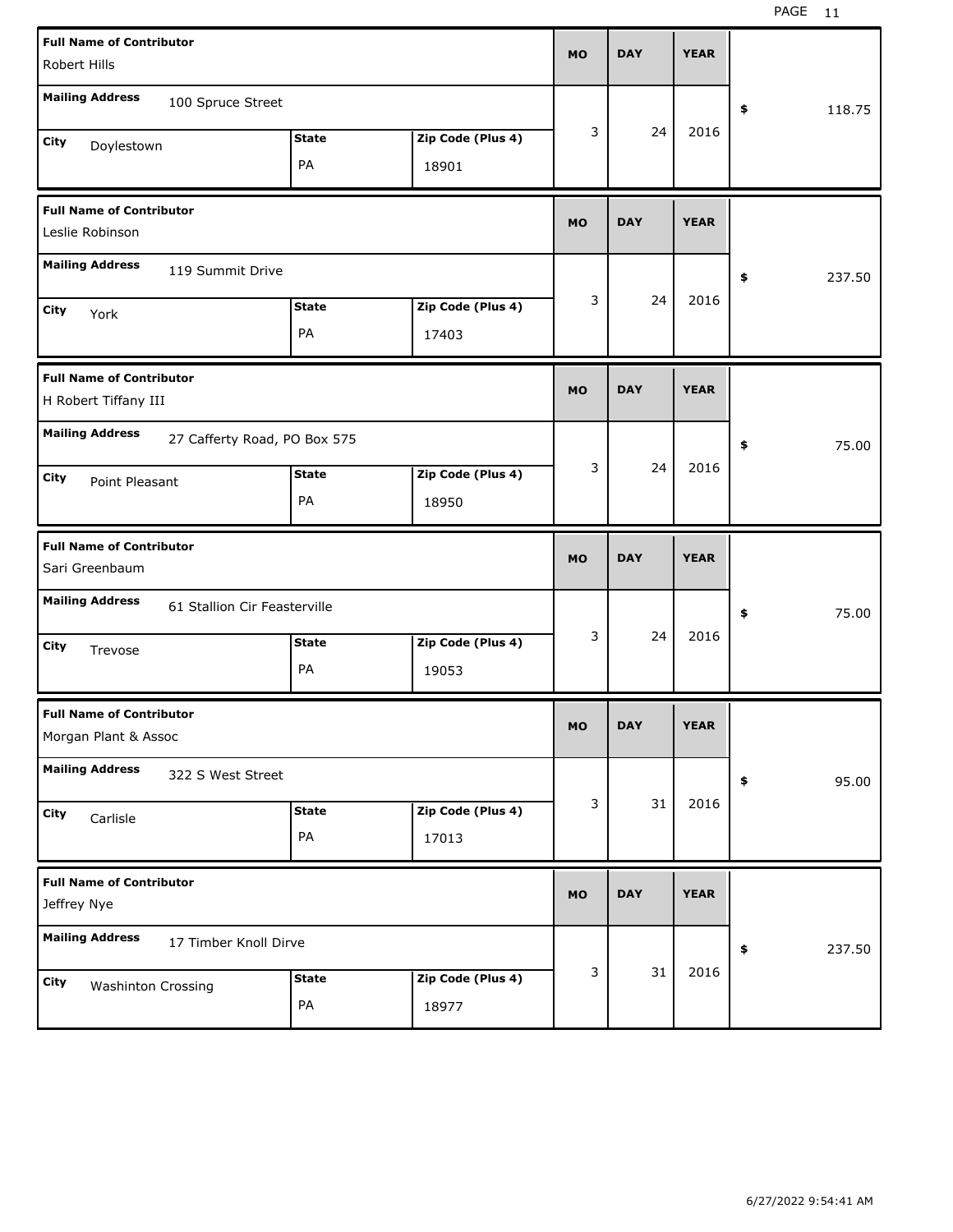| <b>Full Name of Contributor</b><br>Patricia Buckley |                           |                            | <b>MO</b> | <b>DAY</b> | <b>YEAR</b> |              |
|-----------------------------------------------------|---------------------------|----------------------------|-----------|------------|-------------|--------------|
| <b>Mailing Address</b><br>2403 Midland Road         |                           |                            |           |            |             | 250.00<br>\$ |
| City<br>Harrisburg                                  | <b>State</b><br><b>PA</b> | Zip Code (Plus 4)<br>17104 | 4         | 6          | 2016        |              |
|                                                     |                           |                            |           |            |             |              |
| <b>Full Name of Contributor</b><br>Sue Barrett      |                           |                            | <b>MO</b> | <b>DAY</b> | <b>YEAR</b> |              |
| <b>Mailing Address</b><br>453 W Bristol Road        |                           |                            | 4         | 6          | 2016        | 95.00<br>\$  |

**Enter Grand Total of Part A on Schedule I, Detailed Summary Page, Section 2.**

**PAGE TOTAL**

**\$** 6,442.50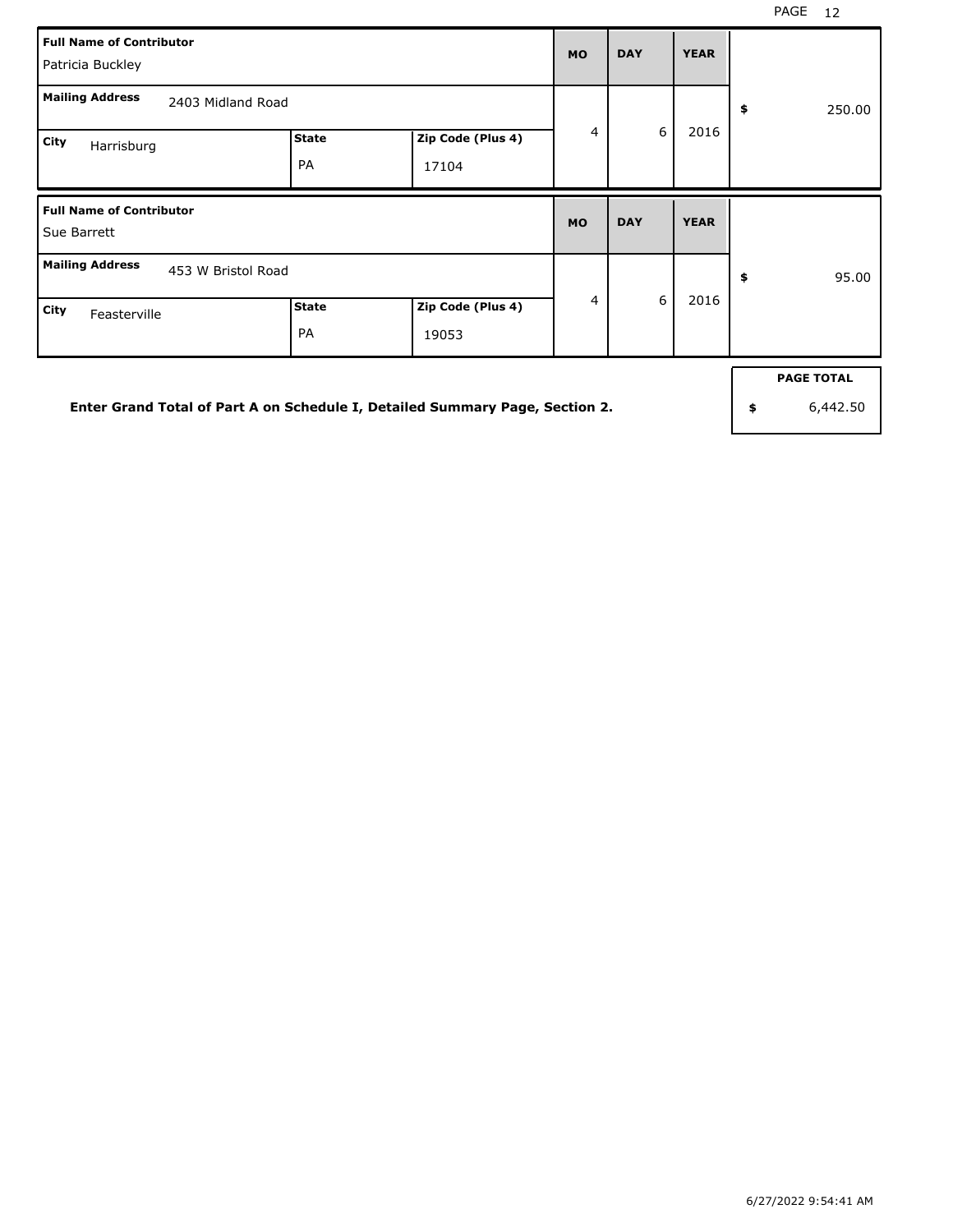# **PART C Contributions Received From Political Committees**

**OVER \$250.00**

 **Use this Part to itemize only contributions received from Political committees with an aggregate value from Over \$250.00 in the reporting period.**

| Name of Filing Committee or Candidate                                        |              | <b>Reporting Period</b> |             |            |             |                   |
|------------------------------------------------------------------------------|--------------|-------------------------|-------------|------------|-------------|-------------------|
|                                                                              |              | From:                   |             |            | To:         |                   |
|                                                                              |              |                         | <b>DATE</b> |            |             | <b>AMOUNT</b>     |
| <b>Full Name of Contributing Committee</b>                                   |              |                         | <b>MO</b>   | <b>DAY</b> | <b>YEAR</b> |                   |
| <b>Mailing Address</b>                                                       |              |                         |             |            |             | \$<br>0.00        |
| City                                                                         | <b>State</b> | Zip Code (Plus 4)       |             |            |             |                   |
|                                                                              |              |                         |             |            |             | <b>PAGE TOTAL</b> |
| Enter Grand Total of Part C on Schedule I, Detailed Summary Page, Section 3. |              |                         |             |            |             | \$<br>0.00        |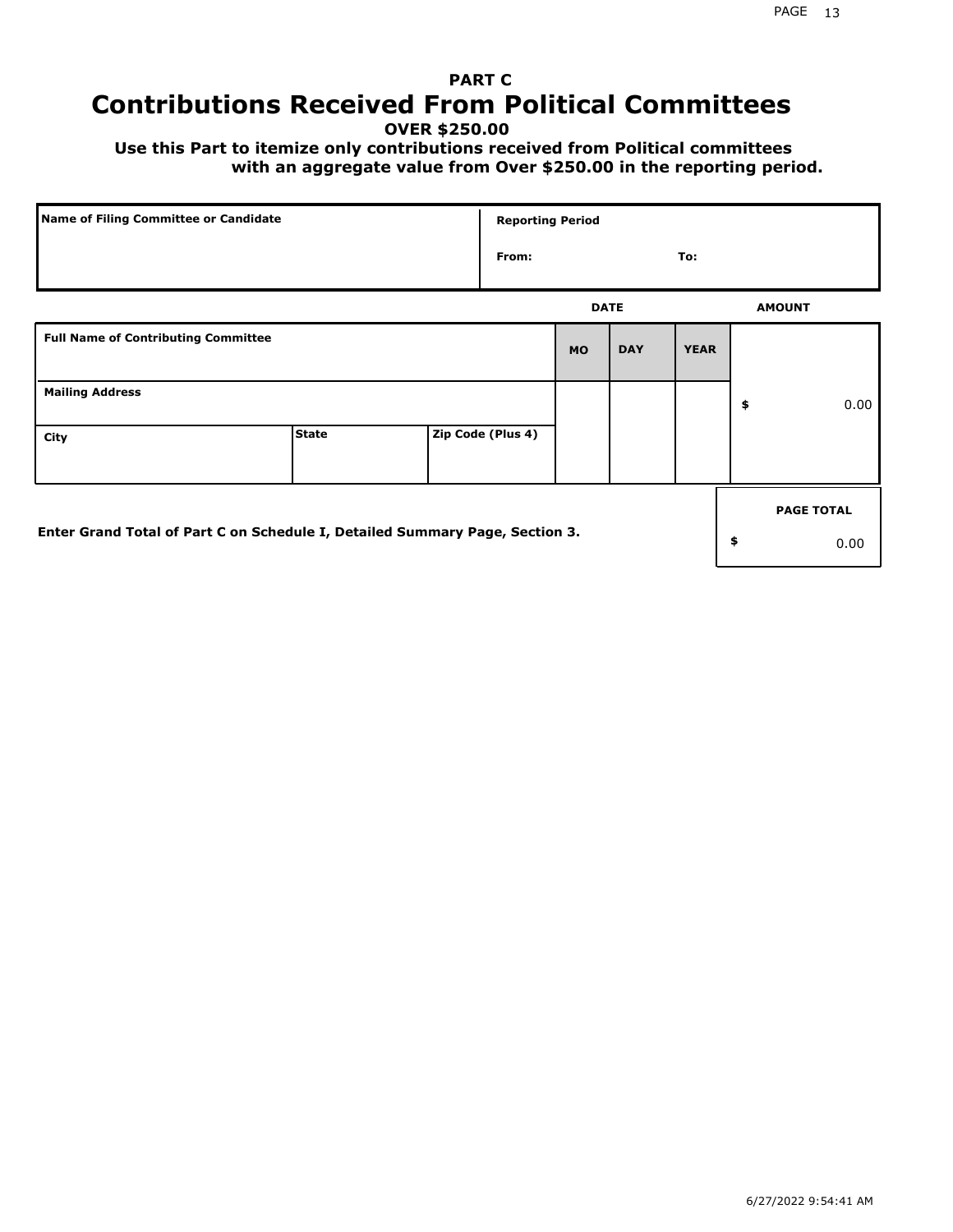# **PART D ALL OTHER CONTRIBUTIONS**

### **OVER \$250.00**

### **Use this Part to itemize all other contributions with an aggregate value of**

 **over \$250.00 in the reporting period.**

 **(Exclude contributions from political committees reported in Part C.)** 

| Name of Filing Committee or Candidate                                 |              |                   |       | <b>Reporting Period</b> |              |              |                                |
|-----------------------------------------------------------------------|--------------|-------------------|-------|-------------------------|--------------|--------------|--------------------------------|
| PLANNED PARENTHOOD PA INC                                             |              |                   | From: |                         |              | 3/8/2016 To: | 4/11/2016                      |
|                                                                       |              |                   |       |                         | <b>DATE</b>  |              | <b>AMOUNT</b>                  |
| <b>Full Name of Contributor</b><br>Planned Parenthood PA Advocates    |              |                   |       | <b>MO</b>               | <b>DAY</b>   | <b>YEAR</b>  |                                |
| <b>Mailing</b><br>1514 N 2nd Street<br><b>Address</b>                 |              |                   |       |                         |              |              | 1,000.00<br>\$                 |
| City<br>Harrisburg                                                    | <b>State</b> | Zip Code (Plus 4) |       | 3                       | 14           | 2016         |                                |
|                                                                       | <b>PA</b>    | 17102             |       |                         |              |              |                                |
| <b>Employer Name</b><br>Planned Parenthood PA Advocates               |              |                   |       | <b>Occupation</b>       |              |              | Planned Parenthood PA Advocate |
| <b>Employer Mailing Address/Principal Place of</b><br><b>Business</b> |              | City              |       |                         | <b>State</b> |              | Zip Code (Plus 4)              |
| 1514 N 2nd Street                                                     |              | Harrisburg        |       |                         | PA           |              | 17102                          |
| <b>Full Name of Contributor</b><br>A William Schenck III              |              |                   |       | <b>MO</b>               | <b>DAY</b>   | <b>YEAR</b>  |                                |
| <b>Mailing</b><br>2 Little lane<br><b>Address</b>                     |              |                   |       |                         |              |              | \$<br>1,000.00                 |
| City<br>Pittsburgh                                                    | <b>State</b> | Zip Code (Plus 4) |       | 3                       | 15           | 2016         |                                |
|                                                                       | <b>PA</b>    | 15215             |       |                         |              |              |                                |
| Employer Name TriState Capital                                        |              |                   |       | <b>Occupation</b>       |              | Vice Chair   |                                |
| <b>Employer Mailing Address/Principal Place of</b><br><b>Business</b> |              | City              |       |                         | <b>State</b> |              | Zip Code (Plus 4)              |
| 301 Grant Street #2700                                                |              | Pittsburgh        |       |                         | PA           |              | 15219                          |
| <b>Full Name of Contributor</b><br>Jane toll                          |              |                   |       | <b>MO</b>               | <b>DAY</b>   | <b>YEAR</b>  |                                |
| <b>Mailing</b><br>250 Gibraltar Road<br><b>Address</b>                |              |                   |       |                         |              |              | 5,000.00<br>\$                 |
| City<br>Horsham                                                       | <b>State</b> | Zip Code (Plus 4) |       | 3                       | 15           | 2016         |                                |
|                                                                       | PA           | 19044             |       |                         |              |              |                                |
| <b>Employer Name</b><br>Retired                                       |              |                   |       | <b>Occupation</b>       |              | Retired      |                                |
| Employer Mailing Address/Principal Place of<br>Business               |              | City              |       |                         | <b>State</b> |              | Zip Code (Plus 4)              |
| 250 Gibraltar Road                                                    |              | Horsham           |       |                         | PA           |              | 19044                          |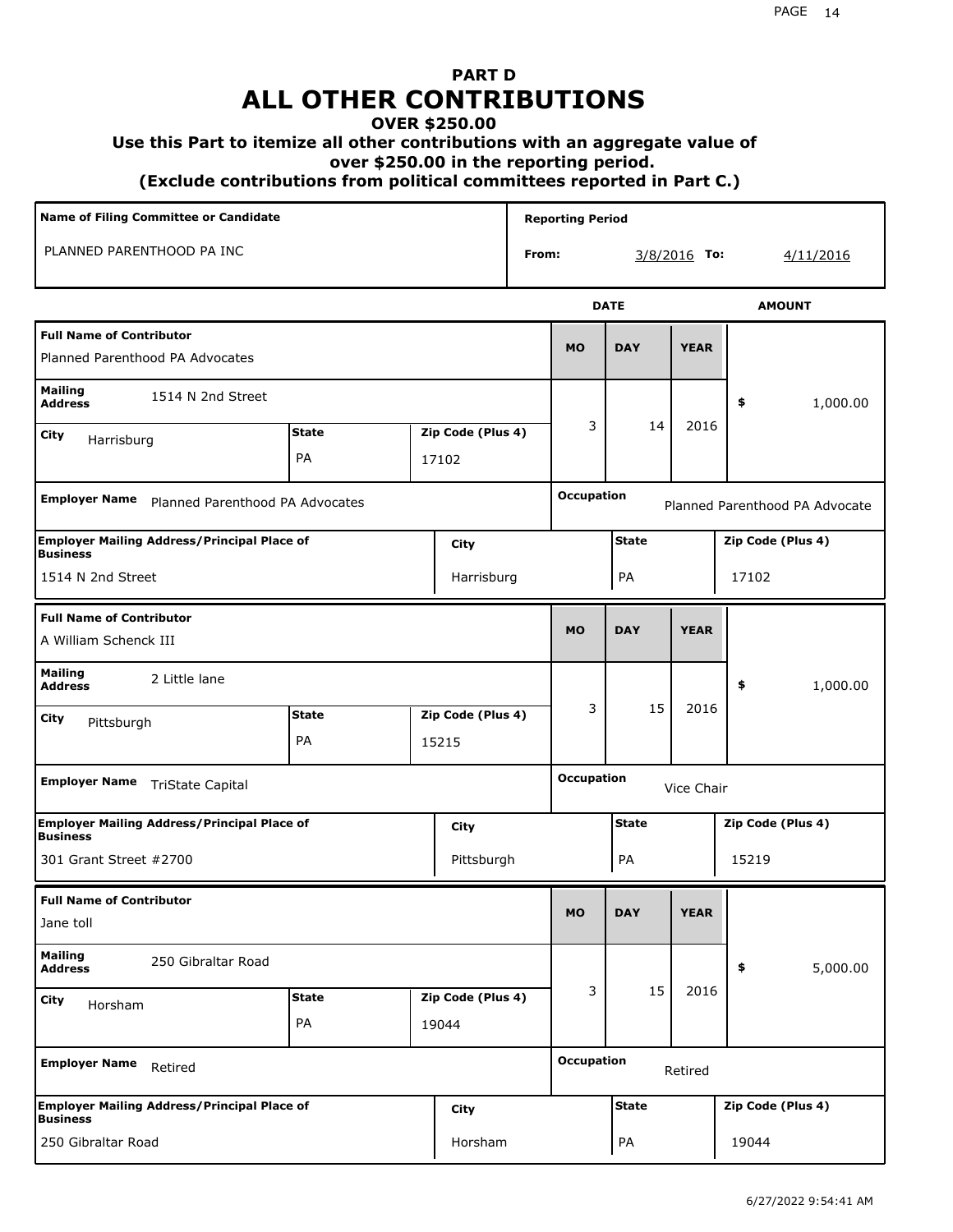| <b>Full Name of Contributor</b>                   |                                                    |              |                   |                   |              |             |                           |          |
|---------------------------------------------------|----------------------------------------------------|--------------|-------------------|-------------------|--------------|-------------|---------------------------|----------|
| Deborah Hutchison                                 |                                                    |              |                   | <b>MO</b>         | <b>DAY</b>   | <b>YEAR</b> |                           |          |
| <b>Mailing</b><br><b>Address</b>                  | 334 Maple Avenue                                   |              |                   |                   |              |             | \$                        | 375.00   |
| City<br>Doylestown                                |                                                    | <b>State</b> | Zip Code (Plus 4) | 3                 | 15           | 2016        |                           |          |
|                                                   |                                                    | PA           | 18901             |                   |              |             |                           |          |
|                                                   |                                                    |              |                   |                   |              |             |                           |          |
| <b>Employer Name</b>                              | Air Liquide America                                |              |                   | <b>Occupation</b> |              |             | Grant & Acct Mgr          |          |
| <b>Business</b>                                   | <b>Employer Mailing Address/Principal Place of</b> |              | City              |                   | <b>State</b> |             | Zip Code (Plus 4)         |          |
| 161 Modena Road                                   |                                                    |              | Coatesville       |                   | PA           |             | 19320                     |          |
| <b>Full Name of Contributor</b>                   |                                                    |              |                   |                   |              |             |                           |          |
| Stuart Wilder                                     |                                                    |              |                   | <b>MO</b>         | <b>DAY</b>   | <b>YEAR</b> |                           |          |
| <b>Mailing</b><br><b>Address</b>                  | 286 paine Street                                   |              |                   |                   |              |             | \$                        | 375.00   |
| City<br>Doylestown                                |                                                    | <b>State</b> | Zip Code (Plus 4) | 3                 | 15           | 2016        |                           |          |
|                                                   |                                                    | PA           | 18901             |                   |              |             |                           |          |
|                                                   |                                                    |              |                   |                   |              |             |                           |          |
| <b>Employer Name</b>                              | Pratt, Brett & Luce PC                             |              |                   | <b>Occupation</b> |              | Attorney    |                           |          |
| <b>Business</b>                                   | <b>Employer Mailing Address/Principal Place of</b> |              | City              |                   | <b>State</b> |             | Zip Code (Plus 4)         |          |
| 68 E Court Street                                 |                                                    |              | Doylestown        |                   | PA           |             | 18901                     |          |
|                                                   |                                                    |              |                   |                   |              |             |                           |          |
|                                                   |                                                    |              |                   |                   |              |             |                           |          |
| <b>Full Name of Contributor</b><br>Edwin Beachler |                                                    |              |                   | <b>MO</b>         | <b>DAY</b>   | <b>YEAR</b> |                           |          |
| <b>Mailing</b><br><b>Address</b>                  | 20 Stanwix Street                                  |              |                   |                   |              |             | \$                        | 2,500.00 |
| City                                              |                                                    | <b>State</b> | Zip Code (Plus 4) | 3                 | 18           | 2016        |                           |          |
| Pittsburgh                                        |                                                    | PA           | 15222             |                   |              |             |                           |          |
|                                                   |                                                    |              |                   |                   |              |             |                           |          |
| <b>Employer Name</b>                              | Caroselli, Beachler, McTiernan & Coleman LLC       |              |                   | <b>Occupation</b> |              | Attorney    |                           |          |
| <b>Business</b>                                   | <b>Employer Mailing Address/Principal Place of</b> |              | <b>City</b>       |                   | <b>State</b> |             | Zip Code (Plus 4)         |          |
| 20 Stanwix Street, 7th Floor                      |                                                    |              | Pittsburgh        |                   | PA           |             | 15222                     |          |
| <b>Full Name of Contributor</b>                   |                                                    |              |                   |                   |              |             |                           |          |
| John Moeller                                      |                                                    |              |                   | <b>MO</b>         | <b>DAY</b>   | <b>YEAR</b> |                           |          |
| <b>Mailing</b><br><b>Address</b>                  | 1024 Mountain Street                               |              |                   |                   |              |             | \$                        | 332.50   |
| City                                              |                                                    | <b>State</b> | Zip Code (Plus 4) | 3                 | 24           | 2016        |                           |          |
| Philadelphia                                      |                                                    | PA           | 19148             |                   |              |             |                           |          |
| <b>Employer Name</b>                              | Planned Parenthood Keystone                        |              |                   | <b>Occupation</b> |              |             | Chief Advancement Officer |          |
| <b>Business</b>                                   | <b>Employer Mailing Address/Principal Place of</b> |              | City              |                   | <b>State</b> |             | Zip Code (Plus 4)         |          |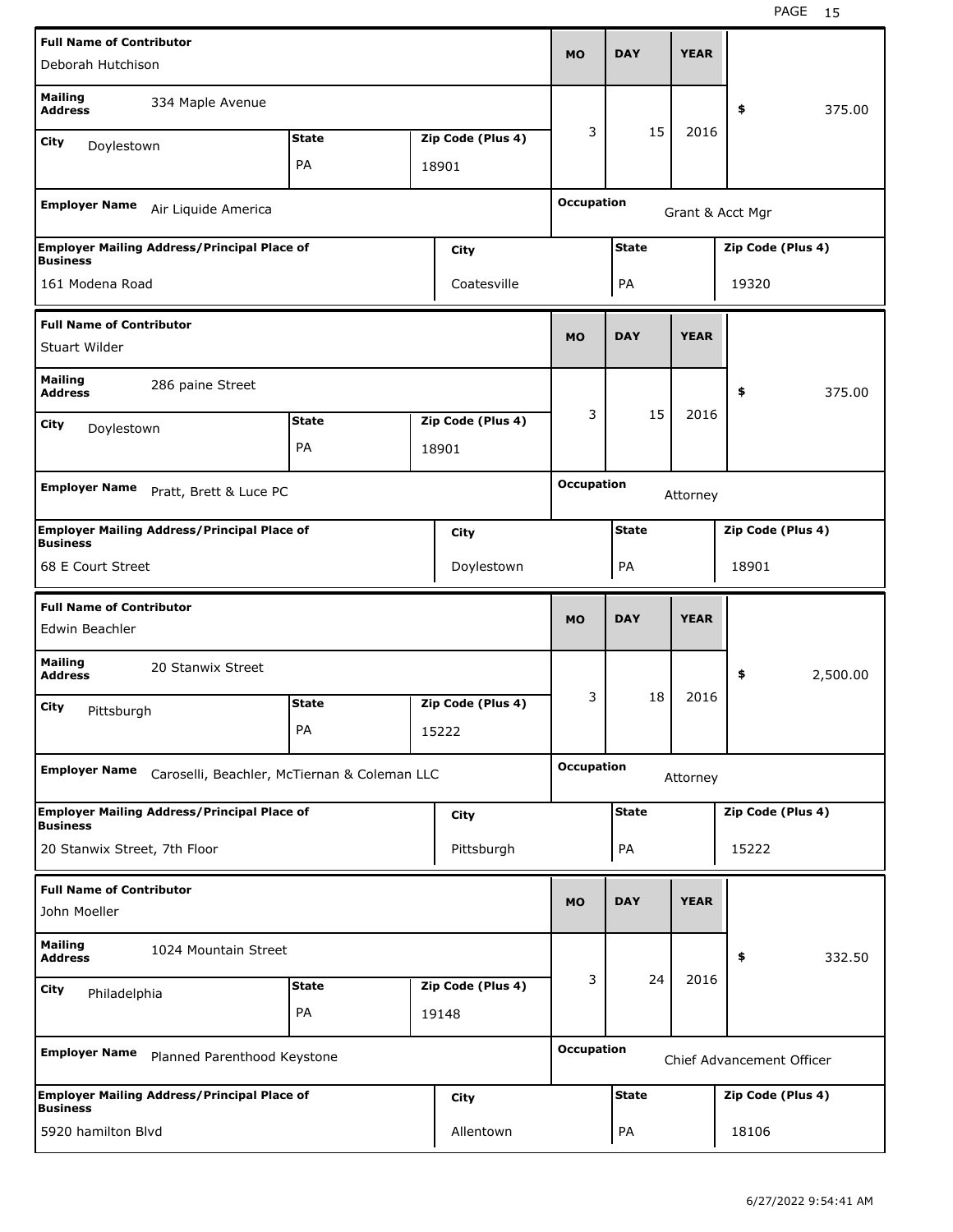| <b>Full Name of Contributor</b>         |                                                    |              |                   |                   |              |             |                       |           |
|-----------------------------------------|----------------------------------------------------|--------------|-------------------|-------------------|--------------|-------------|-----------------------|-----------|
| Karen Robbins                           |                                                    |              |                   | <b>MO</b>         | <b>DAY</b>   | <b>YEAR</b> |                       |           |
| <b>Mailing</b><br><b>Address</b>        | 455 Washinton Crossing Road                        |              |                   |                   |              |             | \$                    | 950.00    |
| City<br>Newtown                         |                                                    | <b>State</b> | Zip Code (Plus 4) | 3                 | 24           | 2016        |                       |           |
|                                         |                                                    | PA           | 18940             |                   |              |             |                       |           |
| <b>Employer Name</b>                    | <b>UBS Financial Services Inc</b>                  |              |                   | <b>Occupation</b> |              |             | Senior Vice President |           |
|                                         |                                                    |              |                   |                   |              |             |                       |           |
| <b>Business</b>                         | <b>Employer Mailing Address/Principal Place of</b> |              | City              |                   | <b>State</b> |             | Zip Code (Plus 4)     |           |
| 677 Washington Blvd                     |                                                    |              | Stamford          |                   | СT           |             | 06901                 |           |
| <b>Full Name of Contributor</b>         |                                                    |              |                   |                   |              |             |                       |           |
| Lyn Schoenfeld                          |                                                    |              |                   | <b>MO</b>         | <b>DAY</b>   | <b>YEAR</b> |                       |           |
| <b>Mailing</b><br><b>Address</b>        | 801 Great Springs Road                             |              |                   |                   |              |             | \$                    | 1,000.00  |
| City                                    |                                                    | <b>State</b> | Zip Code (Plus 4) | 3                 | 24           | 2016        |                       |           |
| <b>Bryn Mawr</b>                        |                                                    | PA           | 19010             |                   |              |             |                       |           |
|                                         |                                                    |              |                   |                   |              |             |                       |           |
| <b>Employer Name</b>                    | Schoenfeld, Surkin, Chupein & DeMis                |              |                   | <b>Occupation</b> |              | Attorney    |                       |           |
| <b>Business</b>                         | <b>Employer Mailing Address/Principal Place of</b> |              | City              |                   | <b>State</b> |             | Zip Code (Plus 4)     |           |
| 25 W 2nd Street                         |                                                    |              | Media             |                   | PA           |             | 19063                 |           |
|                                         |                                                    |              |                   |                   |              |             |                       |           |
| <b>Full Name of Contributor</b>         |                                                    |              |                   |                   |              |             |                       |           |
| Nancy Eales                             |                                                    |              |                   | <b>MO</b>         | <b>DAY</b>   | <b>YEAR</b> |                       |           |
| <b>Mailing</b><br><b>Address</b>        | 402 Dutton Mill Road                               |              |                   |                   |              |             | \$                    | 5,000.00  |
| City                                    |                                                    | <b>State</b> | Zip Code (Plus 4) | 3                 | 28           | 2016        |                       |           |
| Malvern                                 |                                                    | PA           | 19355             |                   |              |             |                       |           |
| <b>Employer Name</b>                    | Retired                                            |              |                   | <b>Occupation</b> |              | Retired     |                       |           |
|                                         | <b>Employer Mailing Address/Principal Place of</b> |              | <b>City</b>       |                   | <b>State</b> |             | Zip Code (Plus 4)     |           |
| <b>Business</b><br>402 Dutton Mill Road |                                                    |              | Malvern           |                   | PA           |             | 19355                 |           |
| <b>Full Name of Contributor</b>         |                                                    |              |                   |                   |              |             |                       |           |
| <b>Bayard Storey</b>                    |                                                    |              |                   | <b>MO</b>         | <b>DAY</b>   | <b>YEAR</b> |                       |           |
| <b>Mailing</b><br><b>Address</b>        | 1919 Brandywine street                             |              |                   |                   |              |             | \$                    | 10,000.00 |
| City                                    |                                                    | <b>State</b> | Zip Code (Plus 4) | 4                 | 5            | 2016        |                       |           |
| Philadelphia                            |                                                    | PA           | 17130             |                   |              |             |                       |           |
| <b>Employer Name</b>                    | Retired                                            |              |                   | <b>Occupation</b> |              | Retireed    |                       |           |
| <b>Business</b>                         | <b>Employer Mailing Address/Principal Place of</b> |              | <b>City</b>       |                   | <b>State</b> |             | Zip Code (Plus 4)     |           |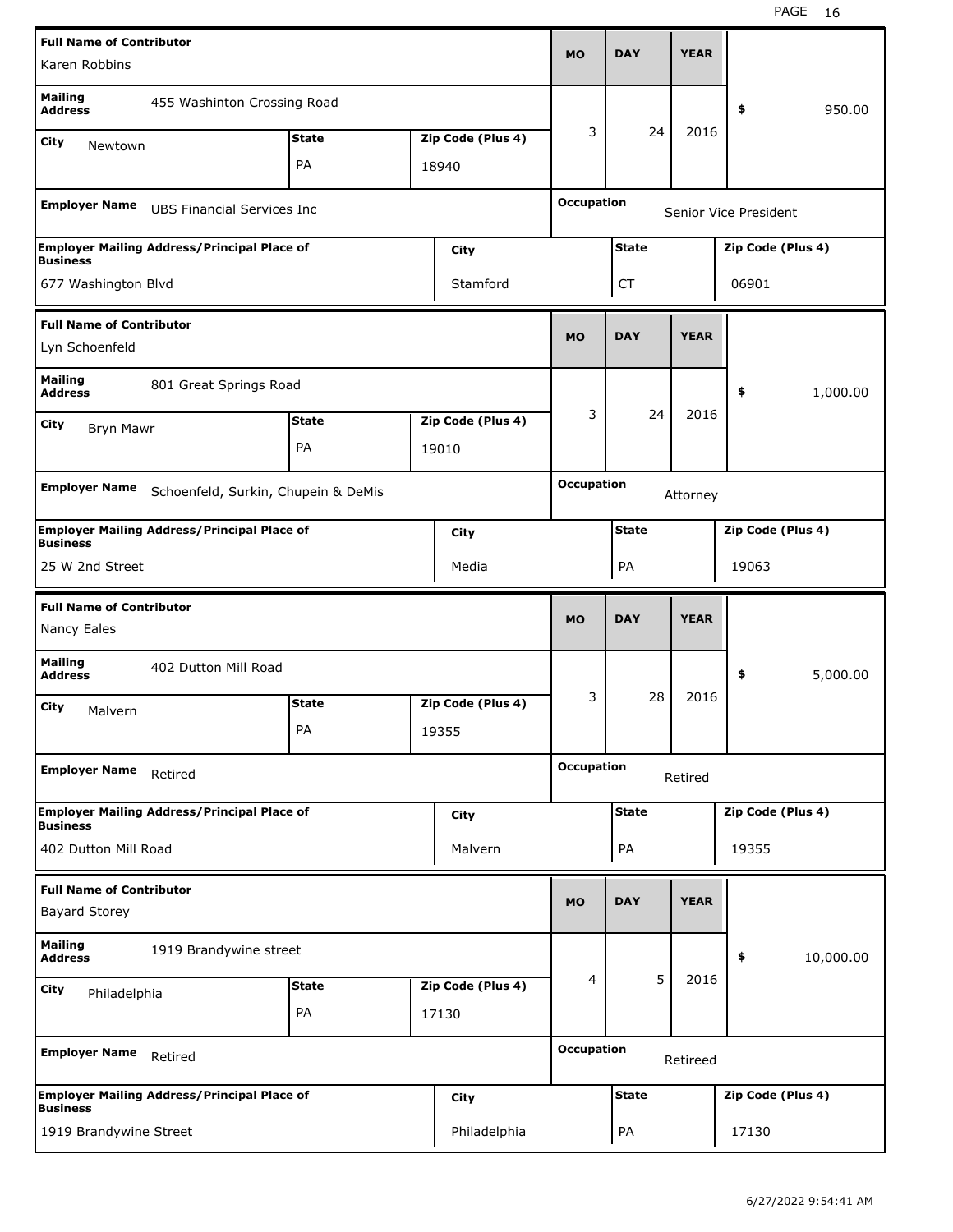| <b>Full Name of Contributor</b><br>Friends of America Votes                  |              |                   | <b>MO</b>         | <b>DAY</b>   | <b>YEAR</b> |                                |
|------------------------------------------------------------------------------|--------------|-------------------|-------------------|--------------|-------------|--------------------------------|
| <b>Mailing</b><br>1155 Connecticut Ave NW, Suite 600<br><b>Address</b>       |              |                   |                   |              |             | 50,000.00<br>\$                |
| City<br>Washington                                                           | <b>State</b> | Zip Code (Plus 4) | 3                 | 21           | 2016        |                                |
|                                                                              | <b>DC</b>    | 20036             |                   |              |             |                                |
| <b>Employer Name</b><br>Planned Parenthood Action Fund                       |              |                   | <b>Occupation</b> |              |             | Planned Parenthood Action Fund |
| <b>Employer Mailing Address/Principal Place of</b><br><b>Business</b>        |              | <b>City</b>       |                   | <b>State</b> |             | Zip Code (Plus 4)              |
| 1110 Vermont Ave. NW                                                         |              | Washington        |                   | DC           |             | 20005                          |
| <b>Full Name of Contributor</b><br>Friends of America Votes                  |              |                   | <b>MO</b>         | <b>DAY</b>   | <b>YEAR</b> |                                |
| <b>Mailing</b><br>1155 Connecticut Ave NW, Suite 600<br><b>Address</b>       |              |                   |                   |              |             | 2,050.00<br>\$                 |
| City<br>Washington                                                           | <b>State</b> | Zip Code (Plus 4) | 3                 | 17           | 2016        |                                |
|                                                                              | DC           | 20036             |                   |              |             |                                |
| <b>Employer Name</b><br>Planned Parenthood Action Fund                       |              |                   | <b>Occupation</b> |              |             | Planned Parenthood Action Fund |
| <b>Employer Mailing Address/Principal Place of</b><br><b>Business</b>        |              | City              |                   | <b>State</b> |             | Zip Code (Plus 4)              |
| 1110 Vermont Ave. NW                                                         |              | Washington        |                   | DC           |             | 20005                          |
| Enter Grand Total of Part C on Schedule I, Detailed Summary Page, Section 3. |              |                   |                   |              |             | <b>PAGE TOTAL</b>              |
|                                                                              |              |                   |                   |              |             | \$<br>79,582.50                |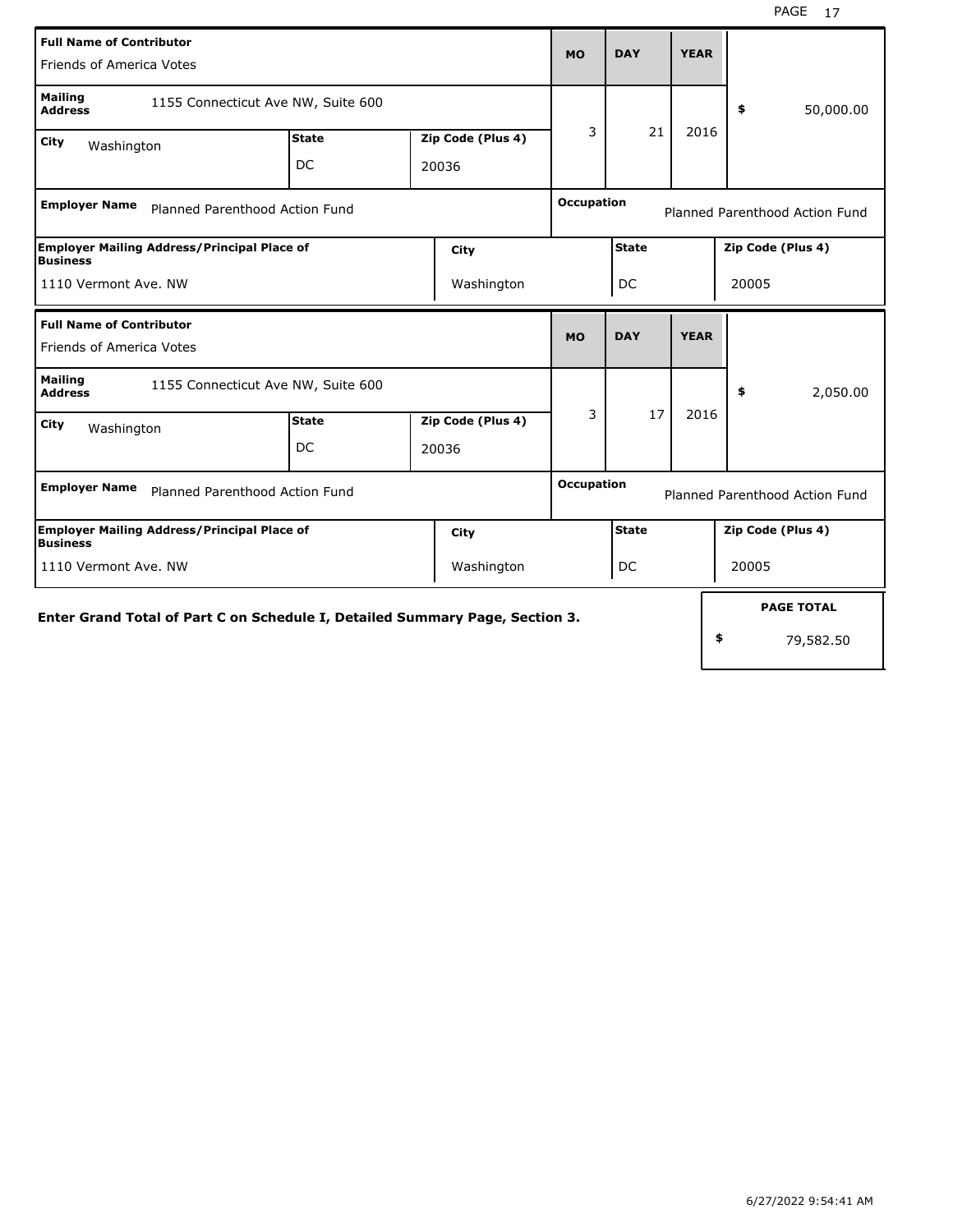### **PART E OTHER RECEIPTS**

#### **REFUNDS, INTEREST INCOME, RETURNED CHECKS, ETC.**

#### **Use this Part to report refunds received, interest earned, returned checks and**

### **prior expenditures that were returned to the filer.**

| Name of Filing Committee or Candidate                                        |              |                   |       | <b>Reporting Period</b> |             |             |                   |      |
|------------------------------------------------------------------------------|--------------|-------------------|-------|-------------------------|-------------|-------------|-------------------|------|
|                                                                              |              |                   | From: |                         |             | To:         |                   |      |
|                                                                              |              |                   |       |                         | <b>DATE</b> |             | <b>AMOUNT</b>     |      |
| <b>Full Name</b>                                                             |              |                   |       | <b>MO</b>               | <b>DAY</b>  | <b>YEAR</b> |                   |      |
| <b>Mailing Address</b>                                                       |              |                   |       |                         |             |             | \$                | 0.00 |
| City                                                                         | <b>State</b> | Zip Code (Plus 4) |       |                         |             |             |                   |      |
| <b>Receipt Description</b>                                                   |              |                   |       |                         |             |             |                   |      |
| Enter Grand Total of Part E on Schedule I, Detailed Summary Page, Section 4. |              |                   |       |                         |             |             | <b>PAGE TOTAL</b> |      |
|                                                                              |              |                   |       |                         |             |             | \$                | 0.00 |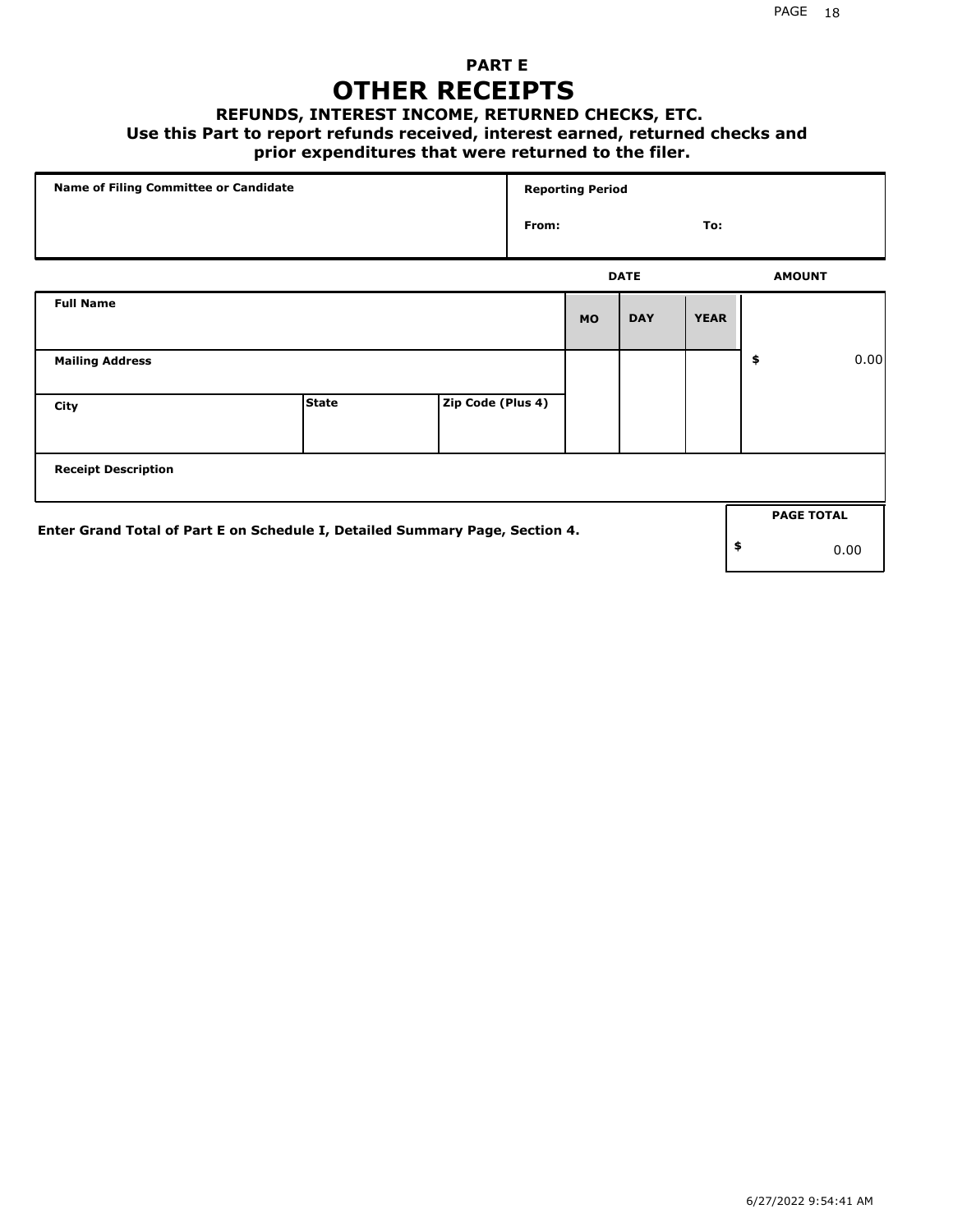### **SCHEDULE II IN-KIND CONTRIBUTIONS AND VALUABLE THINGS RECEIVED USE THIS SCHEDULE TO REPORT ALL IN-KIND CONTRIBUTIONS OF VALUABLE THINGS**

### **DURING THE REPORTING PERIOD.**

**Detailed Summary Page**

| <b>Name of Filing Committee or Candidate</b>                                                                                                                                | <b>Reporting Period</b> |                |           |
|-----------------------------------------------------------------------------------------------------------------------------------------------------------------------------|-------------------------|----------------|-----------|
| PLANNED PARENTHOOD PA INC                                                                                                                                                   | From:                   | $3/8/2016$ To: | 4/11/2016 |
| 1. UNITEMIZED IN-KIND CONTRIBUTIONS RECEIVED - VALUE OF \$50.00 OR LESS PER CONTRIBUTOR                                                                                     |                         |                |           |
| <b>TOTAL for the Reporting Period</b>                                                                                                                                       | (1)                     | \$             | 0.00      |
| 2. IN-KIND CONTRIBUTIONS RECEIVED - VALUE OF \$50.01 TO \$250.00 (FROM PART F)                                                                                              |                         |                |           |
| <b>TOTAL for the Reporting Period</b>                                                                                                                                       | (2)                     | \$             | 0.00      |
| 3. IN-KIND CONTRIBUTION RECIEVED - VALUE OVER \$250.00 (FROM PART G)                                                                                                        |                         |                |           |
| <b>TOTAL for the Reporting Period</b>                                                                                                                                       | (3)                     | \$             | 0.00      |
| TOTAL VALUE OF IN-KIND CONTRIBUTIONS DURING THIS REPORTING PERIOD (Add and enter<br>amount totals from Boxes 1,2, and 3; also enter on Page 1, Reports Cover Page, Item F.) |                         | \$             | 0.00      |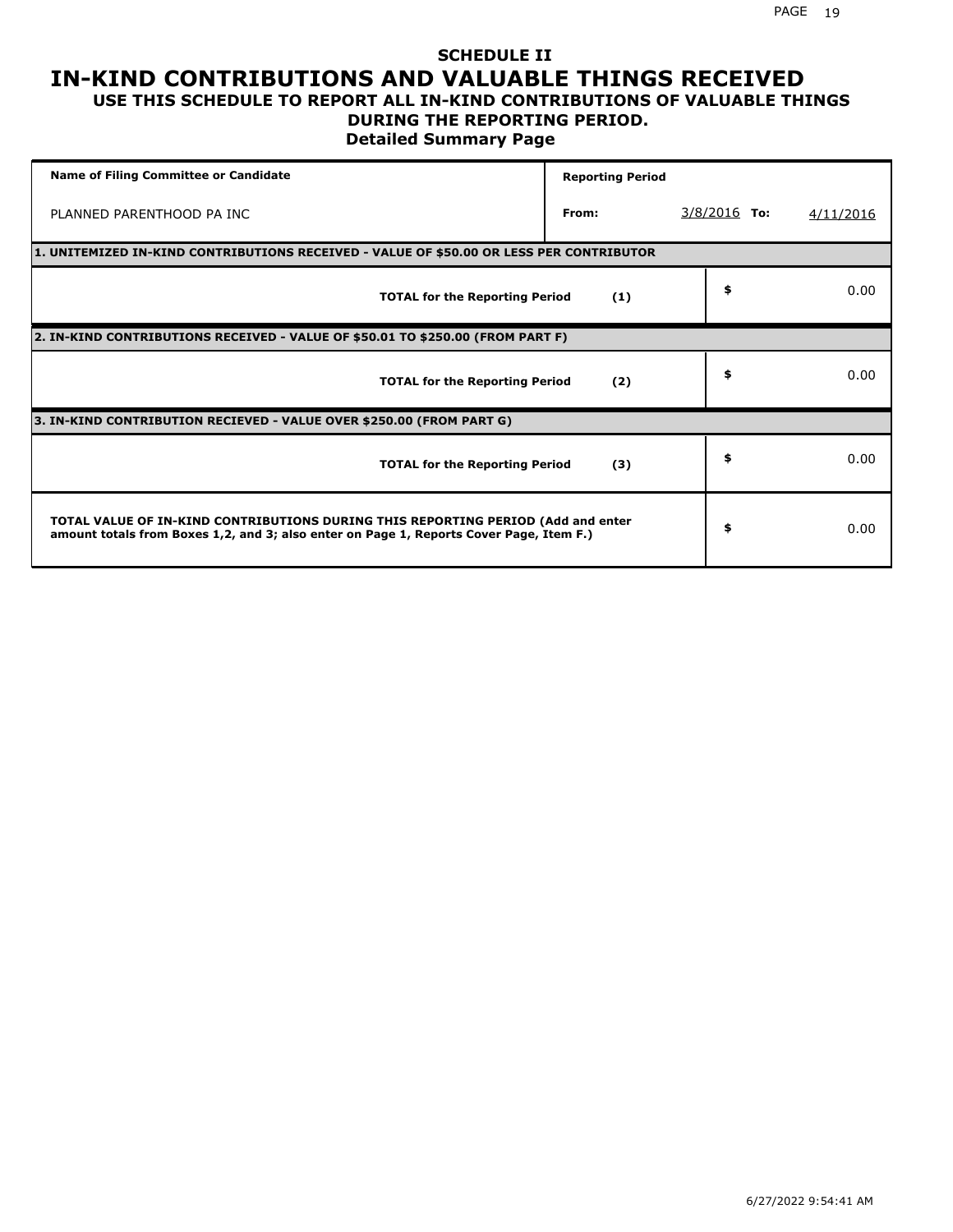# **SCHEDULE II PART F IN-KIND CONTRIBUTIONS RECEIVED**

## **VALUE OF \$50.01 TO \$250.00**

| Name of Filing Committee or Candidate                                                                         |              |                   | <b>Reporting Period</b> |             |             |               |                   |
|---------------------------------------------------------------------------------------------------------------|--------------|-------------------|-------------------------|-------------|-------------|---------------|-------------------|
| From:<br><b>Full Name of Contributor</b>                                                                      |              |                   |                         |             |             | To:           |                   |
|                                                                                                               |              |                   |                         | <b>DATE</b> |             | <b>AMOUNT</b> |                   |
|                                                                                                               |              |                   | <b>MO</b>               | <b>DAY</b>  | <b>YEAR</b> |               |                   |
| <b>Mailing Address</b>                                                                                        |              |                   |                         |             |             | \$            | 0.00              |
| City                                                                                                          | <b>State</b> | Zip Code (Plus 4) |                         |             |             |               |                   |
| <b>Description of Contribution:</b>                                                                           |              |                   |                         |             |             |               |                   |
| Enter Grand Total of Part F on Schedule II, In-Kind Contributions Detailed Summary Page,<br><b>Section 2.</b> |              |                   |                         |             |             |               | <b>PAGE TOTAL</b> |
|                                                                                                               |              |                   |                         |             | \$          |               | 0.00              |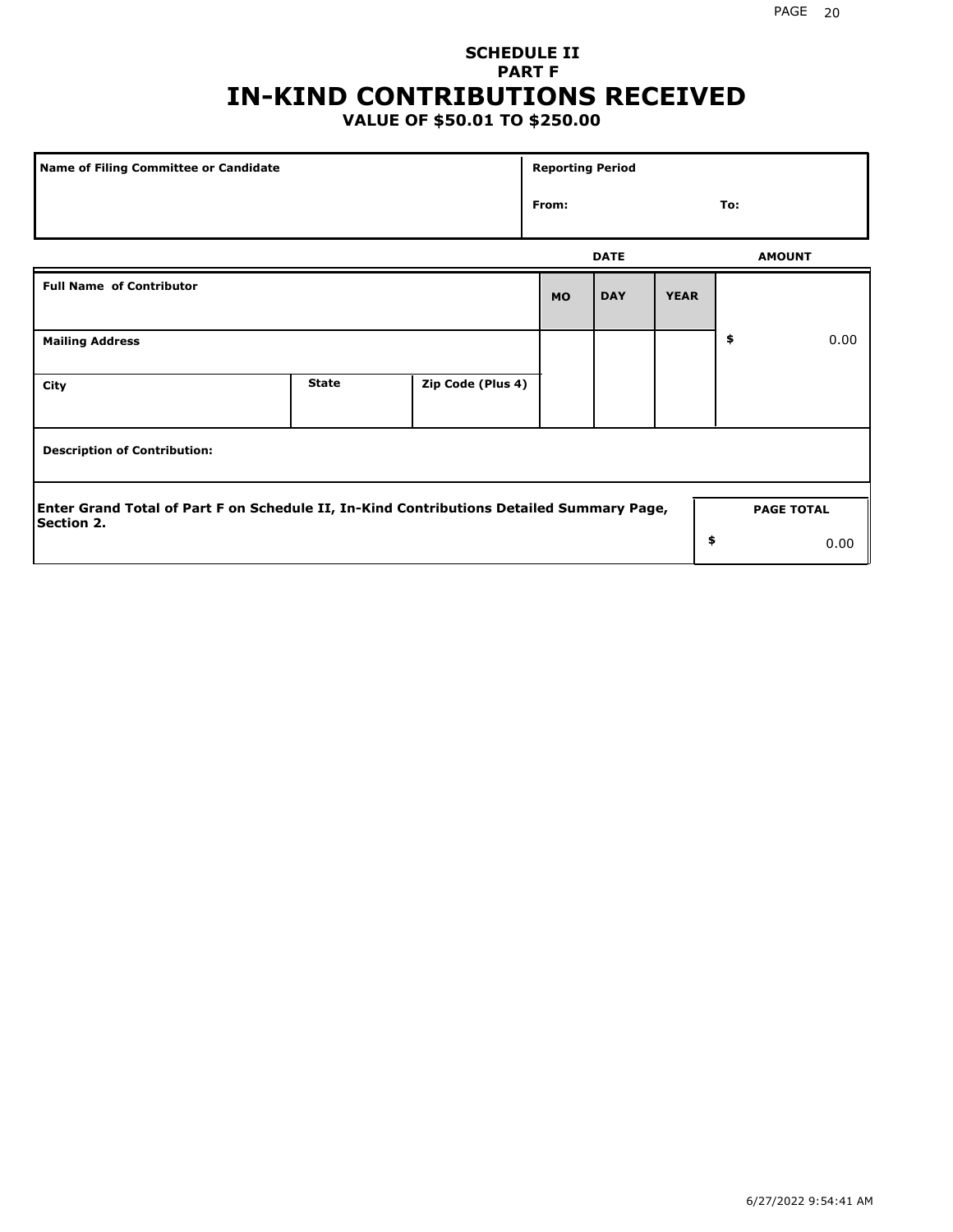### **SCHEDULE II PART G IN-KIND CONTRIBUTIONS RECEIVED VALUE OVER \$250.00**

| <b>Name of Filing Committee or Candidate</b>                                                                  |              |      |                  |              |       | <b>Reporting Period</b> |                      |             |                                    |
|---------------------------------------------------------------------------------------------------------------|--------------|------|------------------|--------------|-------|-------------------------|----------------------|-------------|------------------------------------|
|                                                                                                               |              |      |                  |              | From: |                         |                      | To:         |                                    |
|                                                                                                               |              |      |                  |              |       |                         | <b>DATE</b>          |             | <b>AMOUNT</b>                      |
| <b>Full Name of Contributor</b>                                                                               |              |      |                  |              |       | <b>MO</b>               | <b>DAY</b>           | <b>YEAR</b> |                                    |
| <b>Mailing Address</b>                                                                                        |              |      |                  |              |       |                         |                      |             | \$<br>0.00                         |
| City                                                                                                          | <b>State</b> |      | Zip Code(Plus 4) |              |       |                         |                      |             |                                    |
| <b>Employer of Contributor</b>                                                                                |              |      |                  |              |       | Occupation              |                      |             |                                    |
| <b>Employer Mailing Address/Principal Place of</b><br><b>Business</b>                                         |              | City |                  | <b>State</b> |       | 4)                      | <b>Zip Code(Plus</b> |             | <b>Description of Contribution</b> |
| Enter Grand Total of Part G on Schedule II, In-Kind Contributions Detailed<br><b>Summary Page, Section 3.</b> |              |      |                  |              |       |                         |                      |             | <b>PAGE TOTAL</b><br>0.00          |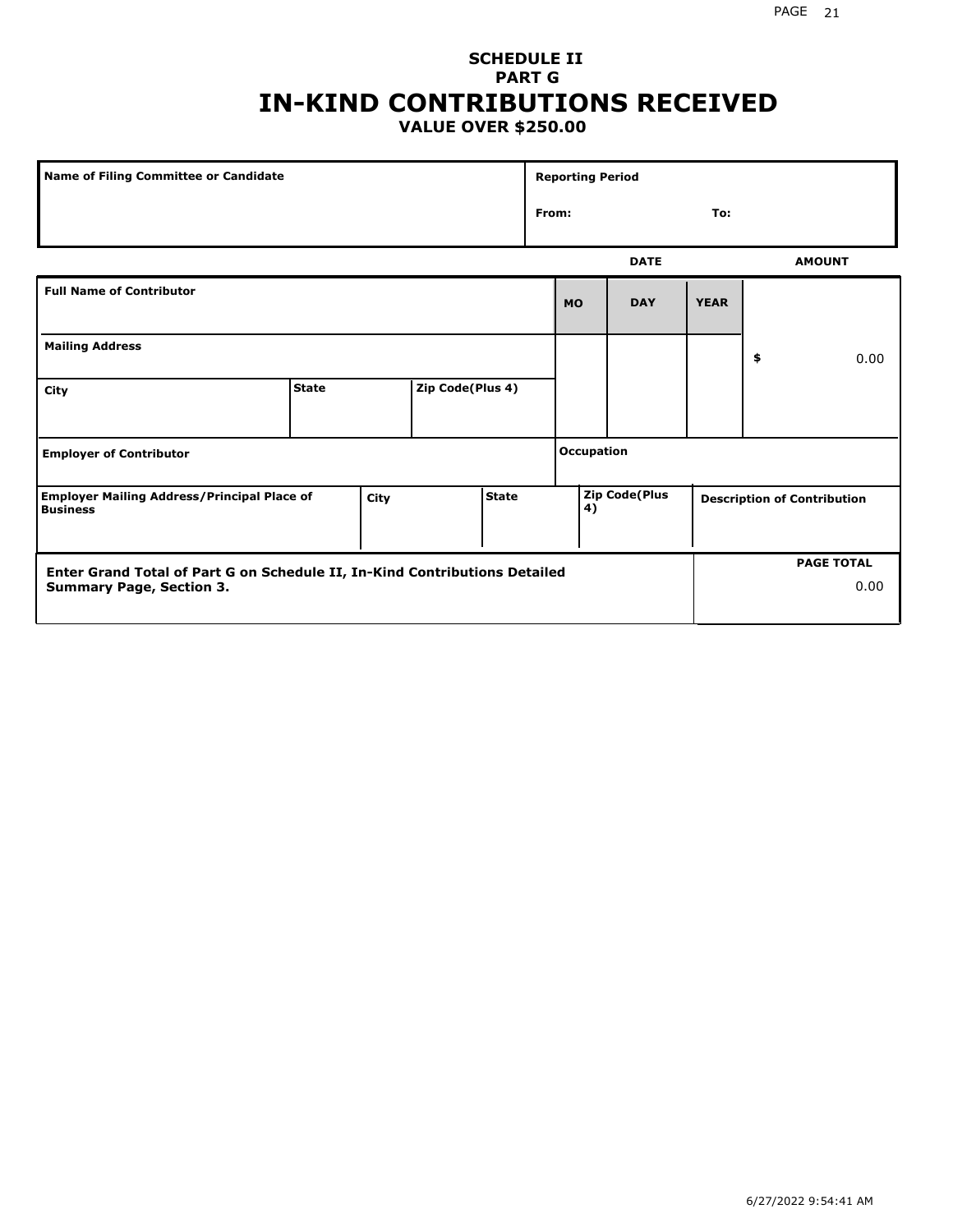# **SCHEDULE III STATEMENT OF EXPENDITURES**

| <b>Name of Filing Committee or Candidate</b>           |                    |                            |           | <b>Reporting Period</b>                                             |             |     |               |
|--------------------------------------------------------|--------------------|----------------------------|-----------|---------------------------------------------------------------------|-------------|-----|---------------|
| PLANNED PARENTHOOD PA INC                              |                    |                            | From      |                                                                     | 3/8/2016    | To: | 4/11/2016     |
|                                                        |                    |                            |           | <b>DATE</b>                                                         |             |     | <b>AMOUNT</b> |
| <b>To Whom Paid</b><br>Planned Parenthood PA Advocates |                    |                            | <b>MO</b> | <b>DAY</b>                                                          | <b>YEAR</b> |     |               |
| <b>Mailing Address</b><br>1514 N 2nd Street            |                    |                            | 3         | 9                                                                   | 2016        | \$  | 3,372.17      |
| City<br>Harrisburg                                     | <b>State</b><br>PA | Zip Code (Plus 4)<br>17102 |           | <b>Description of Expenditure</b><br>Salary Allocation              |             |     |               |
| <b>To Whom Paid</b><br>Planned Parenthood PA Advocates |                    |                            | <b>MO</b> | <b>DAY</b>                                                          | <b>YEAR</b> |     |               |
| <b>Mailing Address</b><br>1514 N 2nd Street            |                    |                            | 3         | 9                                                                   | 2016        | \$  | 691.97        |
| City<br>Harrisburg                                     | <b>State</b><br>PA | Zip Code (Plus 4)<br>17102 |           | <b>Description of Expenditure</b><br>Salary Allocation (Jan)        |             |     |               |
| <b>To Whom Paid</b><br>Planned Parenthood PA Advocates |                    |                            | <b>MO</b> | <b>DAY</b>                                                          | <b>YEAR</b> |     |               |
| <b>Mailing Address</b><br>1514 N 2nd Street            |                    |                            | 3         | 14                                                                  | 2016        | \$  | 776.48        |
| City<br>Harrisburg                                     | <b>State</b><br>PA | Zip Code (Plus 4)<br>17102 |           | <b>Description of Expenditure</b><br>PAC portion of CC expenses     |             |     |               |
| <b>To Whom Paid</b><br>Planned Parenthood PA Advocates |                    |                            | <b>MO</b> | <b>DAY</b>                                                          | <b>YEAR</b> |     |               |
| <b>Mailing Address</b><br>1514 N 2nd Street            |                    |                            | 3         | 14                                                                  | 2016        | \$  | 373.98        |
| City<br>Harrisburg                                     | <b>State</b><br>PA | Zip Code (Plus 4)<br>17102 |           | <b>Description of Expenditure</b><br>PAC portion of Jan cc expenses |             |     |               |
| <b>To Whom Paid</b><br>Planned Parenthood PA Advocates |                    |                            | <b>MO</b> | <b>DAY</b>                                                          | <b>YEAR</b> |     |               |
| <b>Mailing Address</b><br>1514 N 2nd Street            |                    |                            | 3         | 31                                                                  | 2016        | \$  | 102.13        |
| City<br>Harrisburg                                     | <b>State</b><br>PA | Zip Code (Plus 4)<br>17102 |           | <b>Description of Expenditure</b><br>Office allocation              |             |     |               |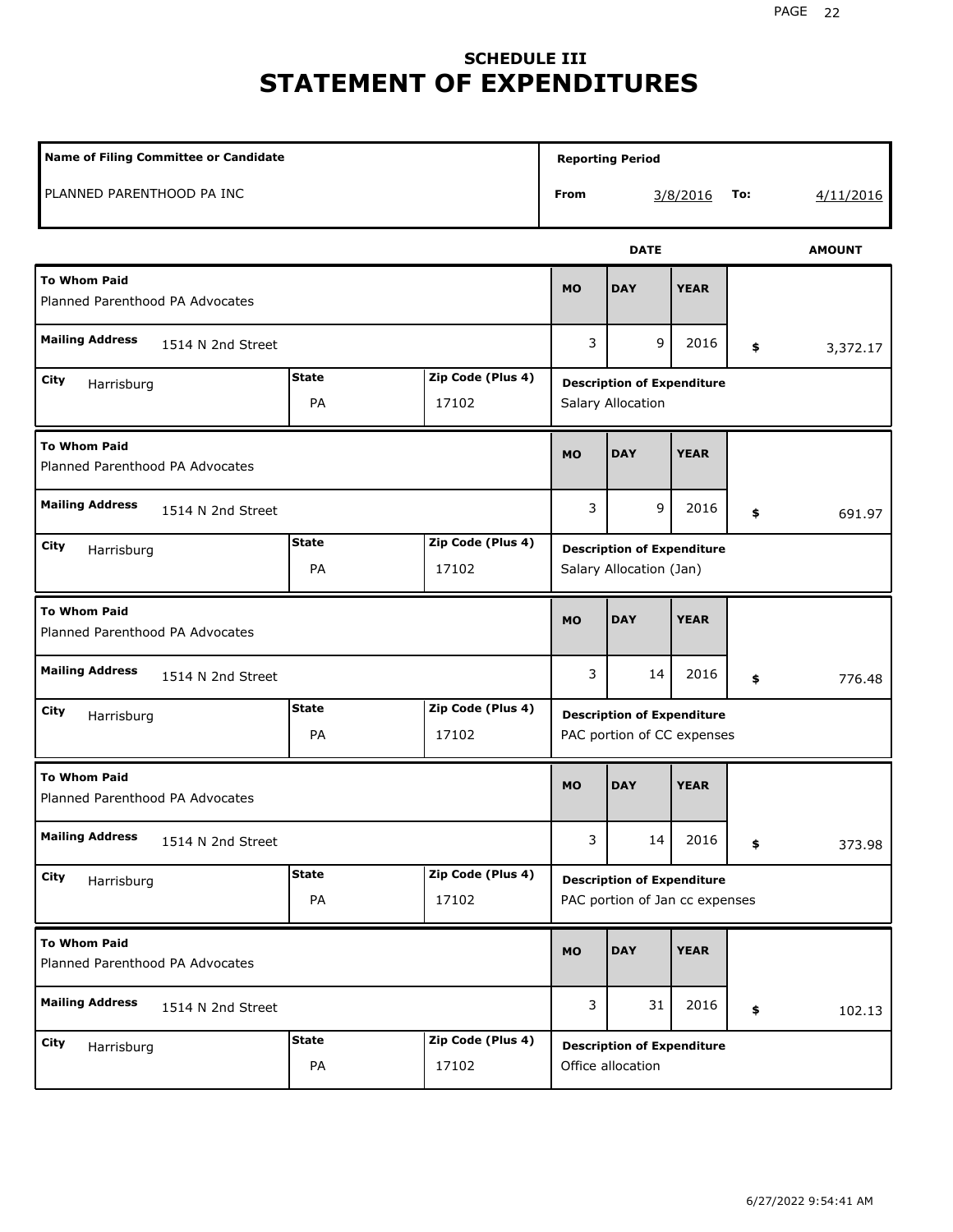| <b>To Whom Paid</b><br>Planned Parenthood PA Advocates |                       |              |                   | <b>MO</b> | <b>DAY</b>                        | <b>YEAR</b> |                |
|--------------------------------------------------------|-----------------------|--------------|-------------------|-----------|-----------------------------------|-------------|----------------|
|                                                        |                       |              |                   |           |                                   |             |                |
| <b>Mailing Address</b>                                 | 1514 N 2nd Street     |              |                   | 3         | 31                                | 2016        | \$<br>2,321.65 |
| City<br>Harrisburg                                     |                       | <b>State</b> | Zip Code (Plus 4) |           | <b>Description of Expenditure</b> |             |                |
|                                                        |                       | PA           | 17102             |           | March salary allocation           |             |                |
| <b>To Whom Paid</b><br>Sari Stevens                    |                       |              |                   | <b>MO</b> | <b>DAY</b>                        | <b>YEAR</b> |                |
| <b>Mailing Address</b>                                 | 1514 N 2nd Street     |              |                   | 3         | 9                                 | 2016        | \$<br>270.00   |
| City<br>Harrisburg                                     |                       | <b>State</b> | Zip Code (Plus 4) |           | <b>Description of Expenditure</b> |             |                |
|                                                        |                       | PA           | 17102             |           | Expense reimbursements            |             |                |
| <b>To Whom Paid</b><br><b>SPB Strategies</b>           |                       |              |                   | <b>MO</b> | <b>DAY</b>                        | <b>YEAR</b> |                |
| <b>Mailing Address</b>                                 | 344 West Penn Place   |              |                   | 3         | 14                                | 2016        | \$<br>4,000.00 |
| City<br>Pittsburgh                                     |                       | <b>State</b> | Zip Code (Plus 4) |           | <b>Description of Expenditure</b> |             |                |
|                                                        |                       | PA           | 15224             |           | Feb Consulting                    |             |                |
|                                                        |                       |              |                   |           |                                   |             |                |
| <b>To Whom Paid</b><br>Kennedy Printing Company        |                       |              |                   | <b>MO</b> | <b>DAY</b>                        | <b>YEAR</b> |                |
| <b>Mailing Address</b>                                 | 5534 Baltimore Avenue |              |                   | 3         | 16                                | 2016        | \$<br>149.10   |
| City<br>Philadelphia                                   |                       | <b>State</b> | Zip Code (Plus 4) |           | <b>Description of Expenditure</b> |             |                |
|                                                        |                       | PA           | 19143             |           | Printing service                  |             |                |
| <b>To Whom Paid</b><br>Wells Fargo                     |                       |              |                   | <b>MO</b> | <b>DAY</b>                        | <b>YEAR</b> |                |
| <b>Mailing Address</b>                                 | Unknown               |              |                   | 3         | 17                                | 2016        | \$<br>15.00    |
| City<br>Harrisburg                                     |                       | <b>State</b> | Zip Code (Plus 4) |           | <b>Description of Expenditure</b> |             |                |
|                                                        |                       | PA           | 17102             |           | Wire Service Charge               |             |                |
| <b>To Whom Paid</b><br>Wells Fargo                     |                       |              |                   | <b>MO</b> | <b>DAY</b>                        | <b>YEAR</b> |                |
| <b>Mailing Address</b>                                 | Unknown               |              |                   | 3         | 21                                | 2016        | \$<br>15.00    |
| City<br>Harrisburg                                     |                       | <b>State</b> | Zip Code (Plus 4) |           | <b>Description of Expenditure</b> |             |                |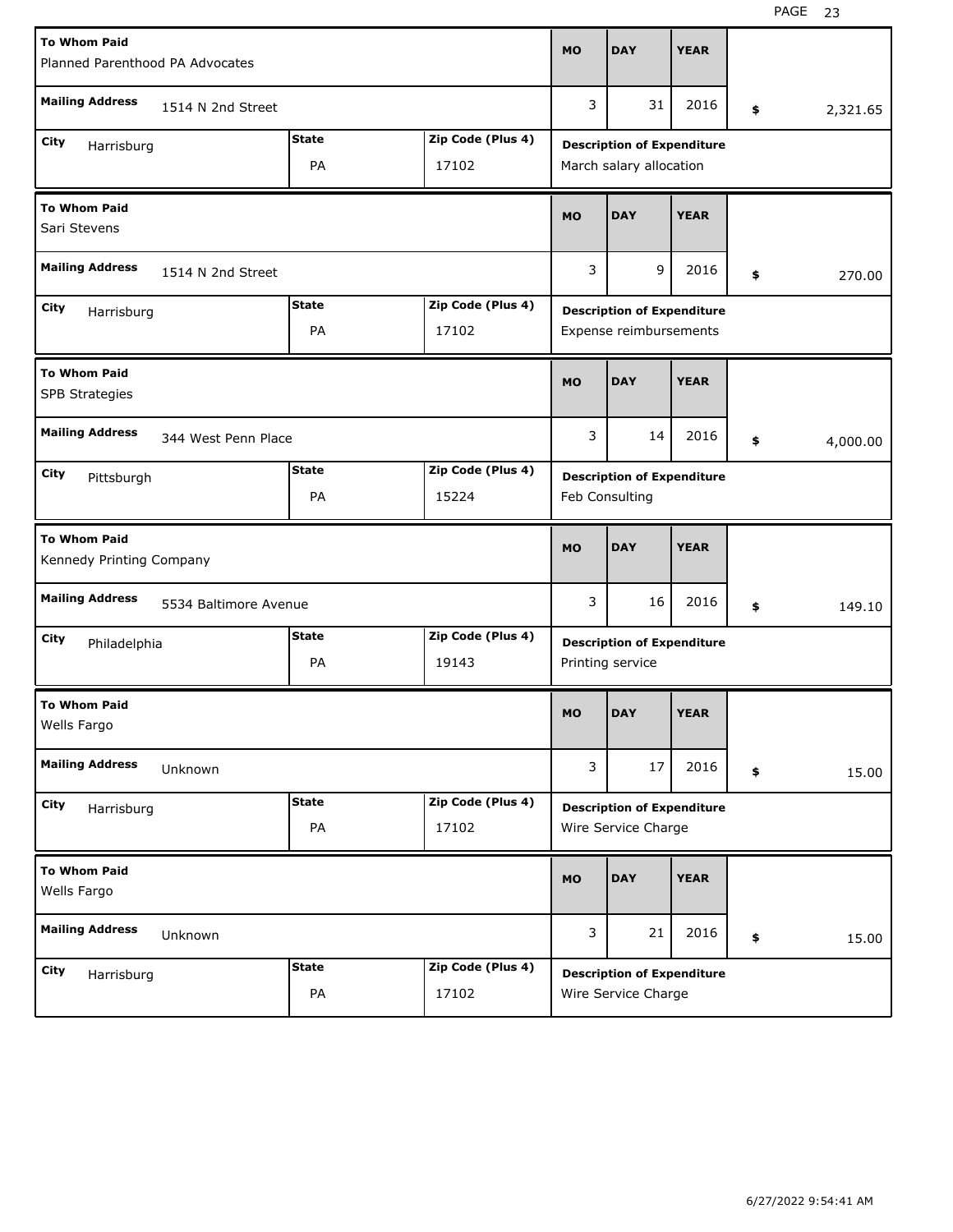| <b>To Whom Paid</b>                                |                                          |                                              |                   | <b>MO</b>    | <b>DAY</b>                        | <b>YEAR</b> |              |
|----------------------------------------------------|------------------------------------------|----------------------------------------------|-------------------|--------------|-----------------------------------|-------------|--------------|
| Friends of Frank Dermody                           |                                          |                                              |                   |              |                                   |             |              |
| <b>Mailing Address</b>                             | 1331 Freeport Road                       |                                              |                   | 3            | 24                                | 2016        | \$<br>250.00 |
| City<br>Cheswick                                   |                                          | <b>State</b>                                 | Zip Code (Plus 4) |              | <b>Description of Expenditure</b> |             |              |
|                                                    |                                          | PA                                           | 15024             | Donation     |                                   |             |              |
| <b>To Whom Paid</b><br>Friends of Mike Schlossberg |                                          |                                              |                   | <b>MO</b>    | <b>DAY</b>                        | <b>YEAR</b> |              |
| <b>Mailing Address</b>                             | PO Box 391                               |                                              |                   | 3            | 24                                | 2016        | \$<br>250.00 |
| City<br>Harrisburg                                 |                                          | <b>State</b>                                 | Zip Code (Plus 4) |              | <b>Description of Expenditure</b> |             |              |
|                                                    |                                          | PA                                           | 17108             | Donation     |                                   |             |              |
| <b>To Whom Paid</b>                                | Committe to Elect Leanne Krueger-Braneky |                                              |                   | <b>MO</b>    | <b>DAY</b>                        | <b>YEAR</b> |              |
| <b>Mailing Address</b>                             | Po Box 22                                |                                              |                   | 3            | 25                                | 2016        | \$<br>250.00 |
| City<br>Swarthmore                                 |                                          | <b>State</b>                                 | Zip Code (Plus 4) |              | <b>Description of Expenditure</b> |             |              |
|                                                    |                                          | PA                                           | 19081             | Donation     |                                   |             |              |
|                                                    |                                          |                                              |                   |              |                                   |             |              |
| <b>To Whom Paid</b><br>Friends for Judy Schwank    |                                          |                                              |                   | <b>MO</b>    | <b>DAY</b>                        | <b>YEAR</b> |              |
| <b>Mailing Address</b>                             |                                          | 457 Main Capitol Building, Senate Box 203011 |                   | 3            | 28                                | 2016        | \$<br>500.00 |
| City<br>Harrisburg                                 |                                          | <b>State</b>                                 | Zip Code (Plus 4) |              | <b>Description of Expenditure</b> |             |              |
|                                                    |                                          | PA                                           | 17120             | Donation     |                                   |             |              |
| <b>To Whom Paid</b><br>Sarika Goulatia             |                                          |                                              |                   | <b>MO</b>    | <b>DAY</b>                        | <b>YEAR</b> |              |
| <b>Mailing Address</b>                             | 1255 Fairstead Lane                      |                                              |                   | 3            | 28                                | 2016        | \$<br>100.00 |
| City<br>Pittsburgh                                 |                                          | <b>State</b>                                 | Zip Code (Plus 4) |              | <b>Description of Expenditure</b> |             |              |
|                                                    |                                          | PA                                           | 15217             | Event Artist |                                   |             |              |
| <b>To Whom Paid</b><br>Shapiro for Pennsylvania    |                                          |                                              |                   | <b>MO</b>    | <b>DAY</b>                        | <b>YEAR</b> |              |
| <b>Mailing Address</b>                             | PO Box 1238                              |                                              |                   | 3            | 31                                | 2016        | \$<br>250.00 |
| City<br>Norristown                                 |                                          | <b>State</b>                                 | Zip Code (Plus 4) |              | <b>Description of Expenditure</b> |             |              |